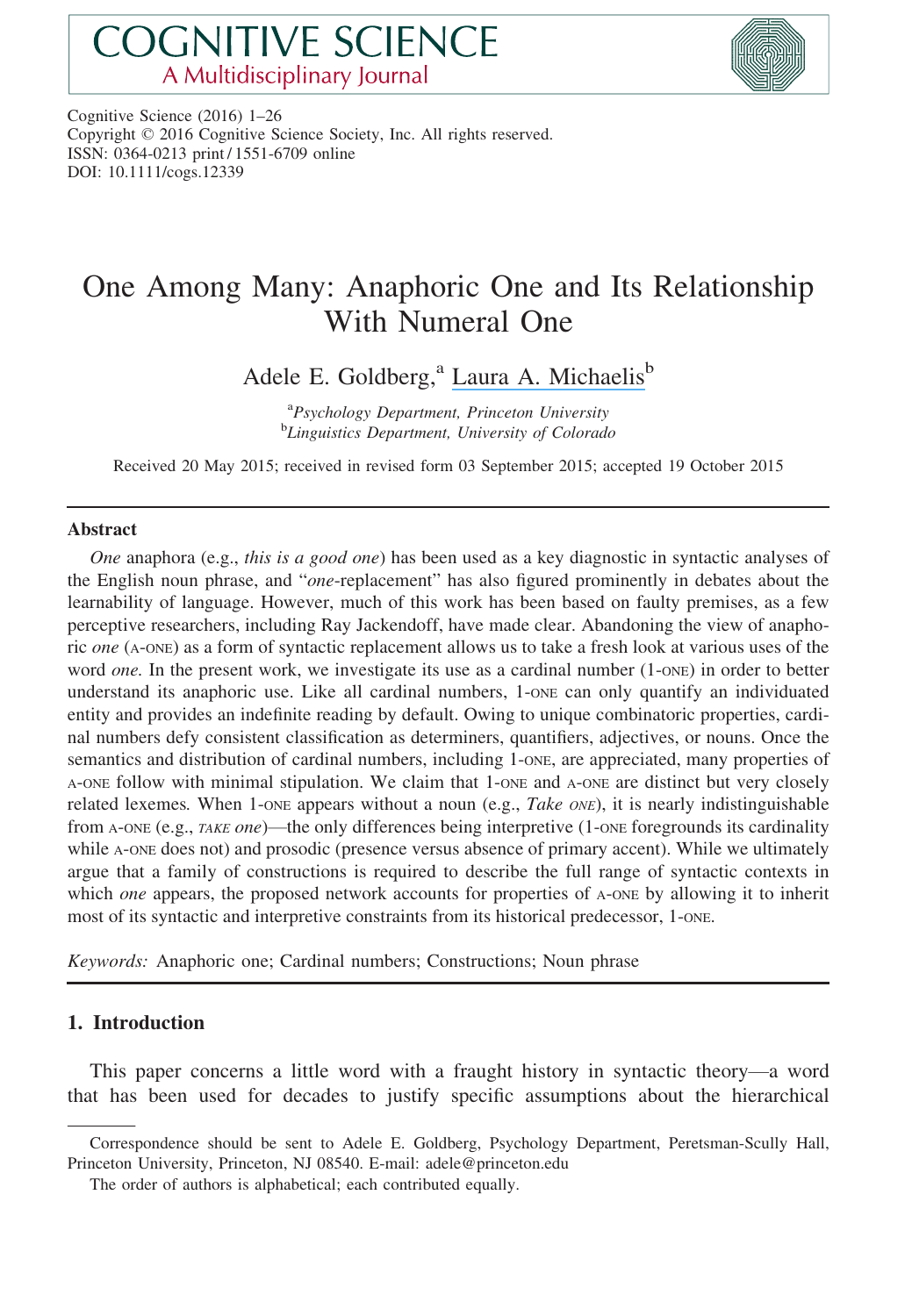structure of noun phrases (see, e.g., Baker, 1978; Carnie, 2012; Cowper, 1992; Radford, 1981) and wielded as a weapon in the debate concerning learnability of phrase-structure categories (Baker, 1978; Hornstein & Lightfoot, 1981; Radford, 1988; Lidz, Waxman, & Freedman, 2003; cf. Akhtar, Callanan, Pullum, & Scholz, 2004; Foraker, Regier, Khetarpal, Perfors, & Tenenbaum, 2009; Regier & Gahl, 2004; Tomasello, 2004). The word is one, and it is illustrated in its anaphoric use in (1a–b):

- 1. a. "So the metaphor that you used before of the loaf of bread, I think, is a fantastic one." (COCA corpus, Davies,  $2008$ <sup>1</sup>
	- b. "I think one old law is worth two new ones."

Critical assessments, ranging from the classic observations of Jackendoff (1977) to more recent observations by Culicover and Jackendoff (2005) to an in-depth corpus study by Payne, Pullum, Scholz, and Berlage (2013), make clear that one anaphora does not ultimately bear on either nominal constituent structure or the innateness of syntactic knowledge. This literature is reviewed briefly here. After a purely structural account is dispatched, we turn to the main goal of the present paper: to provide a full and explanatory analysis of the range of uses of *one*, including the acceptable uses in  $(2-3)$  and the infelicitous or unacceptable uses in  $(4)^2$ :

- 2. 1-ONE: a. that  $ONE<sup>3</sup>$ 
	- b. Chris found two shells and Pat only found ONE.
	- c. a mere ONE
	- d. "Should the patients take ONE of them?"
	- e. "I did that for exactly one year."
	- f. "I hear she [still] has had a good one semester as a senior."
- 3. A-ONE: a. THAT one
	- b. Chris found a job and Pat found one, too.
	- c. a happy one
	- d. "I felt a twist of pure misery, and a stronger one of anger."
	- e. "Miriam's relationship with Donatello rehearses the one that she maintained with the Model."
	- f. "I think one old law is worth two new ones."
- 4. a. ??Fred found a job and Bill found one job, too.
	- b. ??a happy one man
	- c. ??She found a one.

Following [Jackendoff \(1977\)](https://www.researchgate.net/publication/230876137_X-bar_Syntax_A_Study_of_Phrase_Structure?el=1_x_8&enrichId=rgreq-6e07dde136e9c9ee84cd57dfdaebe836-XXX&enrichSource=Y292ZXJQYWdlOzMwNzg0MTMyNTtBUzo0MDg0NjE2NjY5OTYyMjRAMTQ3NDM5NjI1ODc3Ng==), Culicover and Jackendoff (2005), and Payne et al., 2013 (henceforth PPSB), we argue that *one* can be either a cardinal number, 1-one, as in (2), OR an anaphoric pro-form referring to a member or members of a discourseactive set, A-ONE, as in (3). We differ from these authors in that we simultaneously argue for strong parallels between 1-ONE and A-ONE, both with regard to their grammatical behavior and with regard to their semantics. We demonstrate not only that almost all properties of 1-ONE follow from the fact that it is a cardinal number—as might be expected—but also that many properties of A-ONE follow from its relationship with 1-ONE. These properties include the following: (a) both appear in the same range of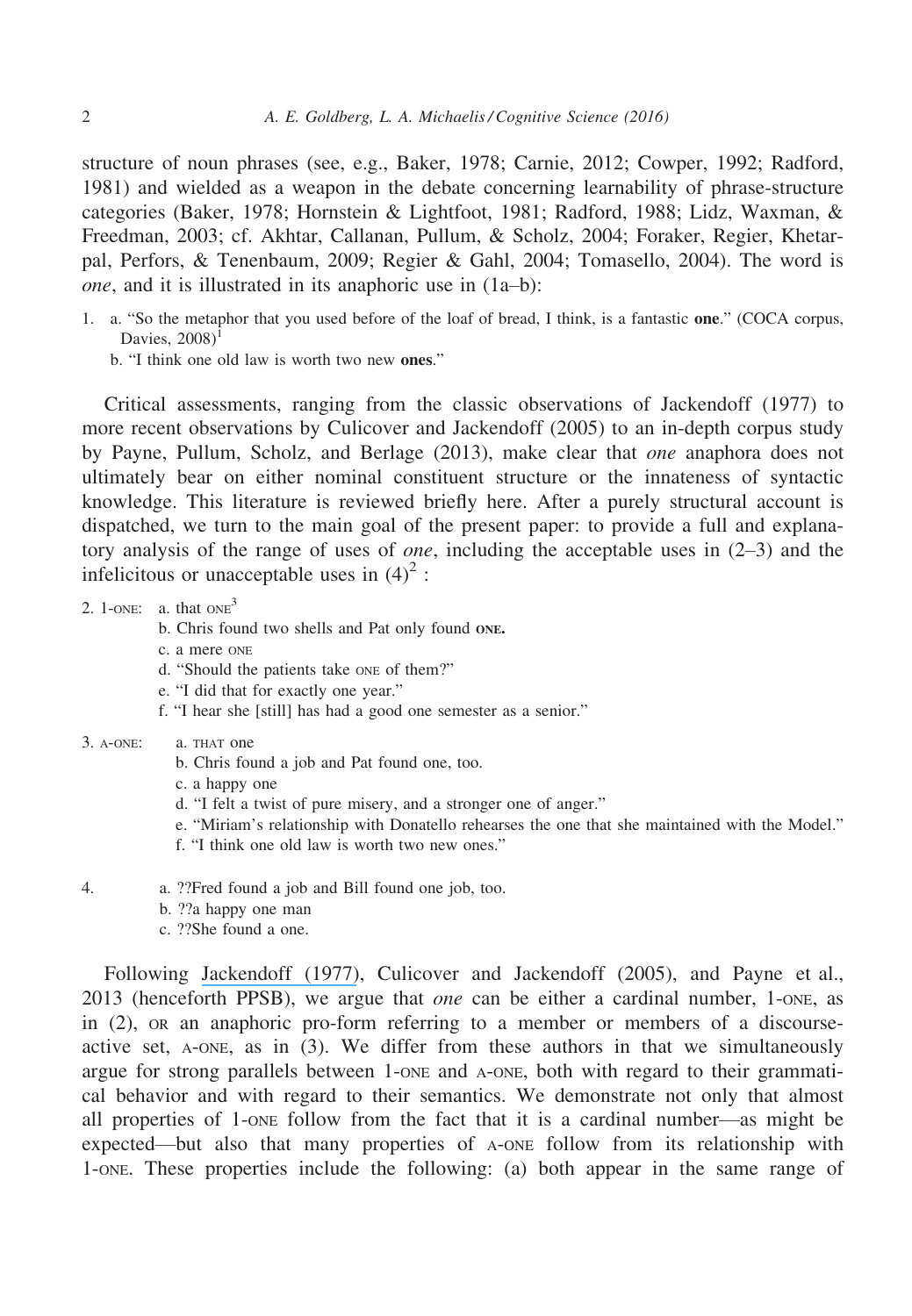elliptical constructions (i.e., those in which there is no head noun following the form); (b) both evoke a class of individuated (count) entities; and (c) both receive indefinite interpretations by default.

The key differences that we establish are these: (a) only 1-one can precede a head noun (e.g., *one boy*), and (b) when it occurs without a head noun, 1-one must receive a sentence accent, which results in its cardinality being foregrounded. By contrast, A-ONE (a) never occurs with a head noun (which is why it is considered an anaphoric expression) and (b) is non-focal and accordingly de-accented; its cardinality is backgrounded. A further difference is that A-ONE can appear in plural form (ones), in which case it denotes a set of entities.

We first demonstrate that 1-one does not consistently behave like any single grammatical category, whether that category be modifier, determiner, or something else: While (2a–2f) are instances of 1-one, one in (2a) and (2c) acts like a noun (that one, a mere one), one in (2b) acts like a noun phrase (only found ONE), one in (2e) acts like an indefinite article (exactly one year), one in (2f) acts like a modifier (a good one semester), and one in (2d) acts like a noun or quantifier *(one of them)*. Second, in a departure from prior literature, we argue that it is not possible to distinguish A-ONE from 1-ONE simply by appeal to grammatical-category differences, For example, we argue that the expression in  $(2a)$ , that ONE, is an instance of 1-one while that in  $(3a)$ , *THAT one*, is A-ONE; the only difference is focal status and, correspondingly, prosody. The treatment that we propose leverages the fact that both A-ONE and 1-ONE occur in a range of independently motivated grammatical constructions. This perspective is distinct from a bottom-up view in which lexical items, particularly "heads," uniquely determine the internal composition of the phrases in which they occur.

Finally, we observe that the distributional profile of both one lexemes includes a halo of more idiosyncratic noun phrase constructions, exemplified in (5). These are considered idiosyncratic here because the one form cannot be replaced by any other cardinal number.

- 5. a. "There aren't any tourists. Not a one."
	- b. It's one helluva buzz. (A. Notaro, Back after Break, cited in OED)
	- c. "One should not do everything oneself."<sup>4</sup>
	- d. Nell wasn't a great one for compliments. (1996, OED)
	- e. "I, for one, am prepared for anything."
	- f. one another
	- g. "that's a good one."
	- h. "Then grab lunch and a cold one at Moat Mountain Brewing Company."
	- i. "One hand washes the other."
	- j. "Not a one of them was on my side."

Ultimately, we argue that a family of constructions is required to capture one's full range of combinatoric behaviors (see also e.g., [Goldberg, 1995;](https://www.researchgate.net/publication/263191316_Constructions_A_Construction_Grammar_Approach_to_Argument_Structure?el=1_x_8&enrichId=rgreq-6e07dde136e9c9ee84cd57dfdaebe836-XXX&enrichSource=Y292ZXJQYWdlOzMwNzg0MTMyNTtBUzo0MDg0NjE2NjY5OTYyMjRAMTQ3NDM5NjI1ODc3Ng==) [Goldberg & Jackendoff,](https://www.researchgate.net/publication/2875857_The_English_Resultative_as_a_Family_of_Constructions?el=1_x_8&enrichId=rgreq-6e07dde136e9c9ee84cd57dfdaebe836-XXX&enrichSource=Y292ZXJQYWdlOzMwNzg0MTMyNTtBUzo0MDg0NjE2NjY5OTYyMjRAMTQ3NDM5NjI1ODc3Ng==) [2004;](https://www.researchgate.net/publication/2875857_The_English_Resultative_as_a_Family_of_Constructions?el=1_x_8&enrichId=rgreq-6e07dde136e9c9ee84cd57dfdaebe836-XXX&enrichSource=Y292ZXJQYWdlOzMwNzg0MTMyNTtBUzo0MDg0NjE2NjY5OTYyMjRAMTQ3NDM5NjI1ODc3Ng==) [Jackendoff, 2002;](https://www.researchgate.net/publication/8337998_Precis_of_Foundations_of_Language_Brain_Meaning_Grammar_Evolution?el=1_x_8&enrichId=rgreq-6e07dde136e9c9ee84cd57dfdaebe836-XXX&enrichSource=Y292ZXJQYWdlOzMwNzg0MTMyNTtBUzo0MDg0NjE2NjY5OTYyMjRAMTQ3NDM5NjI1ODc3Ng==) [Lakoff, 1987;](https://www.researchgate.net/publication/271017700_Women_Fire_and_Dangerous_Things?el=1_x_8&enrichId=rgreq-6e07dde136e9c9ee84cd57dfdaebe836-XXX&enrichSource=Y292ZXJQYWdlOzMwNzg0MTMyNTtBUzo0MDg0NjE2NjY5OTYyMjRAMTQ3NDM5NjI1ODc3Ng==) [Michaelis, 2012;](https://www.researchgate.net/publication/242200641_Making_the_Case_for_Construction_Grammar?el=1_x_8&enrichId=rgreq-6e07dde136e9c9ee84cd57dfdaebe836-XXX&enrichSource=Y292ZXJQYWdlOzMwNzg0MTMyNTtBUzo0MDg0NjE2NjY5OTYyMjRAMTQ3NDM5NjI1ODc3Ng==) [Michaelis & Lambrecht, 1996](https://www.researchgate.net/publication/240354290_Toward_a_construction-based_model_of_language_function_the_case_of_nominal_extraposition?el=1_x_8&enrichId=rgreq-6e07dde136e9c9ee84cd57dfdaebe836-XXX&enrichSource=Y292ZXJQYWdlOzMwNzg0MTMyNTtBUzo0MDg0NjE2NjY5OTYyMjRAMTQ3NDM5NjI1ODc3Ng==)). Each construction is a learned pairing of form and function, and each is motivated and related to other constructions in a way that minimizes stipulation. Implementations of the "family" idea within construction-based approaches range from inheritance network diagrams (e.g., [Goldberg, 1995;](https://www.researchgate.net/publication/263191316_Constructions_A_Construction_Grammar_Approach_to_Argument_Structure?el=1_x_8&enrichId=rgreq-6e07dde136e9c9ee84cd57dfdaebe836-XXX&enrichSource=Y292ZXJQYWdlOzMwNzg0MTMyNTtBUzo0MDg0NjE2NjY5OTYyMjRAMTQ3NDM5NjI1ODc3Ng==) [Goldberg & Jackendoff, 2004;](https://www.researchgate.net/publication/2875857_The_English_Resultative_as_a_Family_of_Constructions?el=1_x_8&enrichId=rgreq-6e07dde136e9c9ee84cd57dfdaebe836-XXX&enrichSource=Y292ZXJQYWdlOzMwNzg0MTMyNTtBUzo0MDg0NjE2NjY5OTYyMjRAMTQ3NDM5NjI1ODc3Ng==) [Michaelis & Lambrecht,](https://www.researchgate.net/publication/240354290_Toward_a_construction-based_model_of_language_function_the_case_of_nominal_extraposition?el=1_x_8&enrichId=rgreq-6e07dde136e9c9ee84cd57dfdaebe836-XXX&enrichSource=Y292ZXJQYWdlOzMwNzg0MTMyNTtBUzo0MDg0NjE2NjY5OTYyMjRAMTQ3NDM5NjI1ODc3Ng==) [1996;](https://www.researchgate.net/publication/240354290_Toward_a_construction-based_model_of_language_function_the_case_of_nominal_extraposition?el=1_x_8&enrichId=rgreq-6e07dde136e9c9ee84cd57dfdaebe836-XXX&enrichSource=Y292ZXJQYWdlOzMwNzg0MTMyNTtBUzo0MDg0NjE2NjY5OTYyMjRAMTQ3NDM5NjI1ODc3Ng==) Michaelis & Ruppenholfer 2001) to the hierarchy of construct types proposed in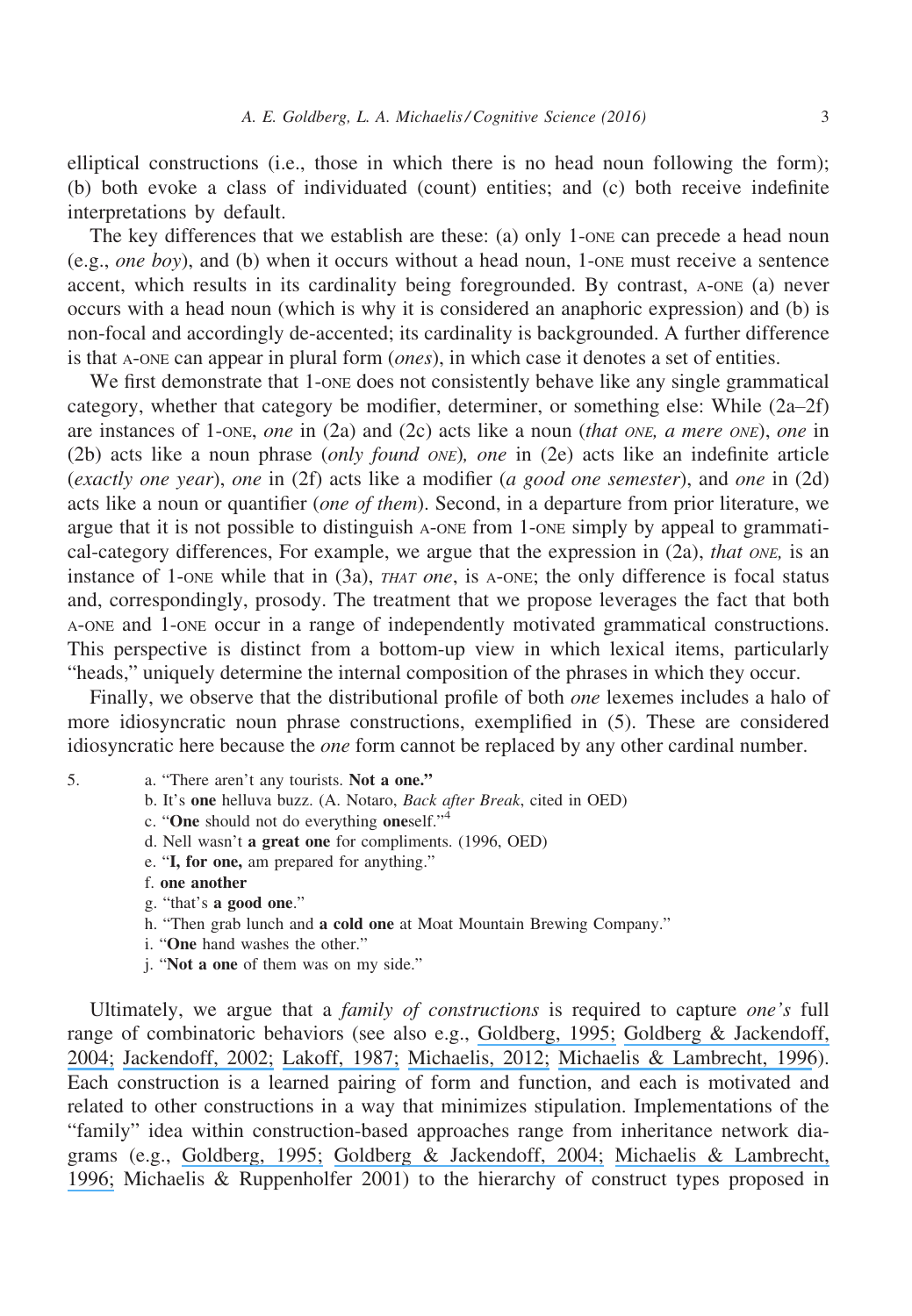Sign-Based Construction Grammar ([Michaelis, 2012;](https://www.researchgate.net/publication/242200641_Making_the_Case_for_Construction_Grammar?el=1_x_8&enrichId=rgreq-6e07dde136e9c9ee84cd57dfdaebe836-XXX&enrichSource=Y292ZXJQYWdlOzMwNzg0MTMyNTtBUzo0MDg0NjE2NjY5OTYyMjRAMTQ3NDM5NjI1ODc3Ng==) [Sag, 2012](https://www.researchgate.net/publication/242103219_Sign-Based_Construction_Grammar_An_Informal_Synopsis?el=1_x_8&enrichId=rgreq-6e07dde136e9c9ee84cd57dfdaebe836-XXX&enrichSource=Y292ZXJQYWdlOzMwNzg0MTMyNTtBUzo0MDg0NjE2NjY5OTYyMjRAMTQ3NDM5NjI1ODc3Ng==)). Here, in the interest of simplicity, we will represent interpretive and formal commonalities among anaphoric and cardinal nominal constructions as literal points of overlap. In our analysis, we adopt the same general constructionist perspective that Jackendoff has also advocated in recent years (e.g., Culicover & Jackendoff, 2005).

The remainder of this paper is structured as follows. In the following section, we review evidence suggesting that a model of *one* anaphora based on syntactic replacement is not tenable. In Section 3 we outline the properties of 1-ONE, while in Section 4 we detail the relationship between 1-ONE and A-ONE, which we argue is a very close one. Departing from prior accounts, we also observe that neither 1-ONE nor A-ONE can be consistently assigned to any familiar syntactic category. Section 5 clarifies some general issues that situate our proposal in a larger context. In Section 6, we briefly examine the idiosyncratic constructions illustrated in (5), before offering concluding remarks in Section 7.

# 2. A-ONE does not replace an  $N'$

Many treatments of *one* have sought to establish that anaphoric *one* must refer to (or "replace") a particular syntactic constituent, namely an  $N'$ , which is a phrase that is larger than a noun but smaller than a noun phrase. Because children seem able to interpret one early and without unambiguous input, this led to the claim that *one* anaphora demonstrates "innate" knowledge of the structure of noun phrases ([Baker, 1978;](https://www.researchgate.net/publication/242482015_Introduction_to_Generative-Transformational_Syntax?el=1_x_8&enrichId=rgreq-6e07dde136e9c9ee84cd57dfdaebe836-XXX&enrichSource=Y292ZXJQYWdlOzMwNzg0MTMyNTtBUzo0MDg0NjE2NjY5OTYyMjRAMTQ3NDM5NjI1ODc3Ng==) Hornstein & Lightfoot, 1981; [Radford, 1988](https://www.researchgate.net/publication/230876409_Transformational_Grammar_A_First_Course?el=1_x_8&enrichId=rgreq-6e07dde136e9c9ee84cd57dfdaebe836-XXX&enrichSource=Y292ZXJQYWdlOzMwNzg0MTMyNTtBUzo0MDg0NjE2NjY5OTYyMjRAMTQ3NDM5NjI1ODc3Ng==)). For example, [Lidz et al. \(2003\)](https://www.researchgate.net/publication/10577073_What_infants_know_about_syntax_but_couldn), using looking time as a proxy for interpretation in a preferential-looking study, found that 18-month old infants looked significantly longer at a second yellow bottle than at a red bottle, after hearing (6):

6. "Look! A yellow bottle. Now look do you see another one?"

Thus infants seemed to prefer to interpret *another one* as *another yellow bottle*, not *an*other bottle. Lidz et al. claimed that this preference validated the syntactic replacement model, in which *one* must replace an  $N'$  (here, *yellow bottle*), and further claimed that it provided evidence of innate knowledge of the structure of noun phrases.

However, as Ray Jackendoff and others have observed (see Culicover & Jackendoff, 2005; [Dale, 2003;](https://www.researchgate.net/publication/228598290_One-anaphora_and_the_case_for_discourse-driven_referring_expression_generation?el=1_x_8&enrichId=rgreq-6e07dde136e9c9ee84cd57dfdaebe836-XXX&enrichSource=Y292ZXJQYWdlOzMwNzg0MTMyNTtBUzo0MDg0NjE2NjY5OTYyMjRAMTQ3NDM5NjI1ODc3Ng==) [Jackendoff, 1977;](https://www.researchgate.net/publication/230876137_X-bar_Syntax_A_Study_of_Phrase_Structure?el=1_x_8&enrichId=rgreq-6e07dde136e9c9ee84cd57dfdaebe836-XXX&enrichSource=Y292ZXJQYWdlOzMwNzg0MTMyNTtBUzo0MDg0NjE2NjY5OTYyMjRAMTQ3NDM5NjI1ODc3Ng==) Lakoff, 1970; [Payne et al., 2013](https://www.researchgate.net/publication/265765000_Anaphoric_one_and_its_implications?el=1_x_8&enrichId=rgreq-6e07dde136e9c9ee84cd57dfdaebe836-XXX&enrichSource=Y292ZXJQYWdlOzMwNzg0MTMyNTtBUzo0MDg0NjE2NjY5OTYyMjRAMTQ3NDM5NjI1ODc3Ng==)), anaphoric one need not in fact represent an N/ constituent; it can also represent a bare nominal (7–8), a multiword nominal expression as distinct from its complement (9), a discontinuous phrase (10), a subpart of a compound word  $(11)$ , or an entity in the non-linguistic context  $(12)$ :

- 7. "Miriam's relationship with Donatello rehearses the one that she maintained with the Model."  $[one = relationship]$
- 8. "I felt a **twist** of pure misery, and a stronger one of anger." [*one* = twist]
- 9. He brought me that **big, beautiful box** of chocolates and this **one** of pralines. [*one* = big, beautiful box]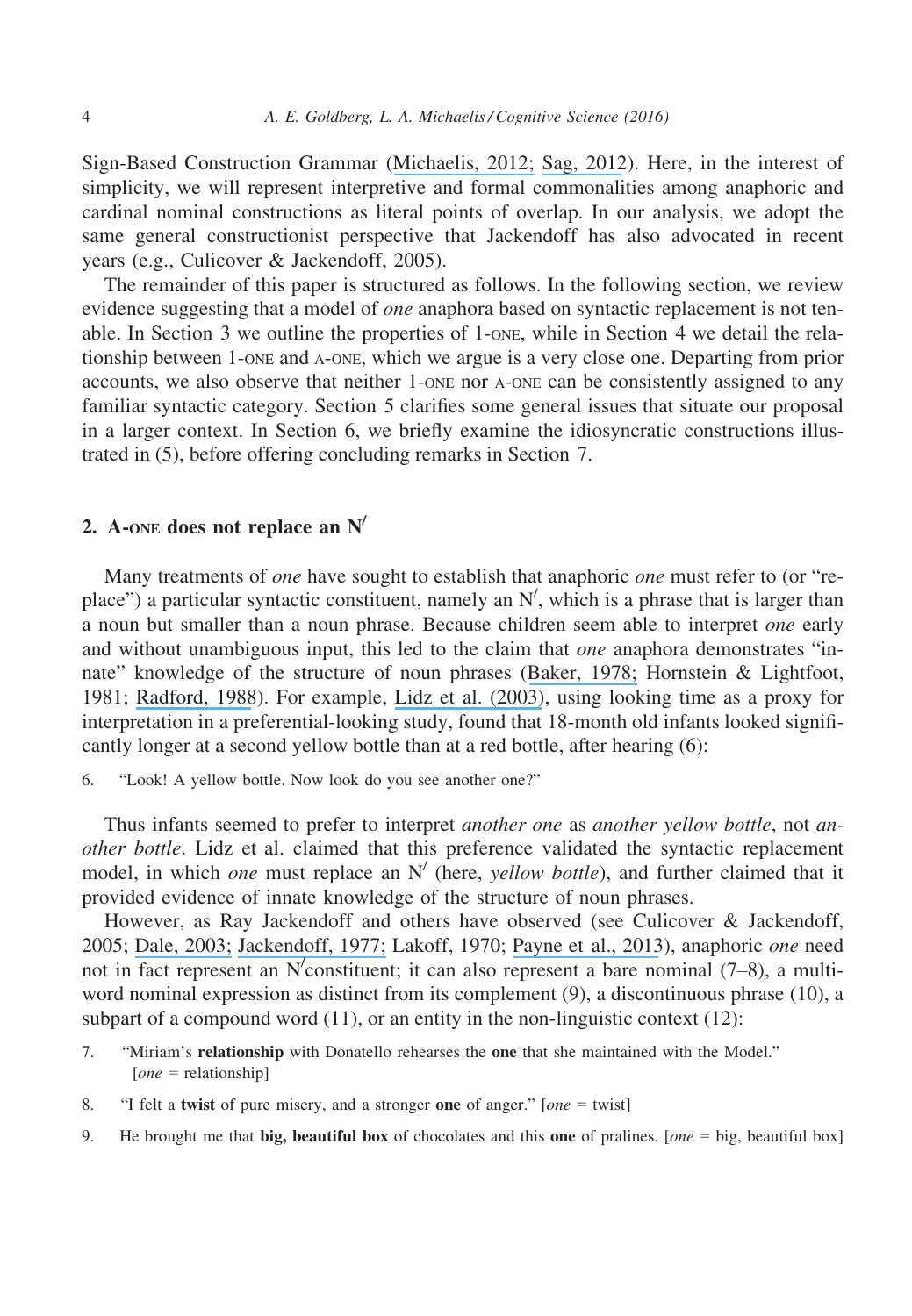- 10. That silly picture of Robin from Mary that's on the top shelf and this artful one from Susan [one = "picture of Robin that's on the top shelf)"] (Culicover & Jackendoff, 2005:13)
- 11. They'll wait at the bus stop but you'll wait at the **one for the cable car**.<sup>5</sup> [*one* = stop]
- 12. [at a bakery] ...ohh give me that one too. (Google) [no linguistic antecedent; referent of one recoverable from context]

In addition, as we will show in Section 4, anaphoric one can serve syntactically as a full noun phrase (She FOUND one)—an affordance previously attributed only to cardinalnumber one.

If one is not restricted to referring to  $N'$ , how are we to account for Lidz et al.'s (2003) finding that another one was interpreted as "another yellow bottle" in (6)? Following Tomasello (2004) and [Akhtar et al. \(2004\)](https://www.researchgate.net/publication/8558112_Learning_antecedents_for_anaphoric_one?el=1_x_8&enrichId=rgreq-6e07dde136e9c9ee84cd57dfdaebe836-XXX&enrichSource=Y292ZXJQYWdlOzMwNzg0MTMyNTtBUzo0MDg0NjE2NjY5OTYyMjRAMTQ3NDM5NjI1ODc3Ng==), we attribute this finding to two non-syntactic facts: The bottle was just described as yellow, and another one refers to an additional exemplar that is relevantly similar to an entity in the context. To see this, imagine that the Lidz et al. study had used the prompt (13) rather than (6):

13. Look! A bottle! It's yellow! Now do you see another one?

There is no constituent corresponding to *vellow bottle* in (13)—according to anyone's theory. Nonetheless, the most natural response to (13) is to look at another yellow bottle rather than at a red bottle. This is not a matter of syntactic constituency; it is instead a fact about the properties that language users assume to be relevant when they search the context for additional exemplars of an evoked type.<sup>6</sup>

Thus, we assume, in line with Culicover and Jackendoff (2005), PPSB, and Dale (2003), that interpreting a one anaphor is not a matter of syntactic replacement but instead one of construal: *one*, whether determined or determinerless, refers to an entity that is *relevantly similar* to an entity that is recoverable from the linguistic (or non-linguistic) context. A user of one might intend to contrast members of a contextually salient set (e.g., I have a better one), to "zoom in on" an exemplar (e.g., The youngest one is in *college now*) or to describe a repeated event (*Another one showed up*). All such uses represent contextual enrichments of the similarity relation evoked by one (see also [Culicover](https://www.researchgate.net/publication/236761063_Same-except_A_domain-general_cognitive_relation_and_how_language_expresses_it?el=1_x_8&enrichId=rgreq-6e07dde136e9c9ee84cd57dfdaebe836-XXX&enrichSource=Y292ZXJQYWdlOzMwNzg0MTMyNTtBUzo0MDg0NjE2NjY5OTYyMjRAMTQ3NDM5NjI1ODc3Ng==) [& Jackendoff, 2012;](https://www.researchgate.net/publication/236761063_Same-except_A_domain-general_cognitive_relation_and_how_language_expresses_it?el=1_x_8&enrichId=rgreq-6e07dde136e9c9ee84cd57dfdaebe836-XXX&enrichSource=Y292ZXJQYWdlOzMwNzg0MTMyNTtBUzo0MDg0NjE2NjY5OTYyMjRAMTQ3NDM5NjI1ODc3Ng==) [LuperFoy, 1991](https://www.researchgate.net/publication/234829788_Discourse_pegs_a_computational_analysis_of_context-dependent_referring_expressions?el=1_x_8&enrichId=rgreq-6e07dde136e9c9ee84cd57dfdaebe836-XXX&enrichSource=Y292ZXJQYWdlOzMwNzg0MTMyNTtBUzo0MDg0NjE2NjY5OTYyMjRAMTQ3NDM5NjI1ODc3Ng==)).

Having shown that the interpretation of *one* provides no evidence for a particular hierarchical structure for nominal expressions (let alone innate syntactic knowledge), we now turn to our primary goal: to achieve a deeper understanding of the distribution and combinatorial properties of anaphoric one. We argue that these patterns are best discerned by observing anaphoric *one*'s relationship with the cardinal number *one* (1-one).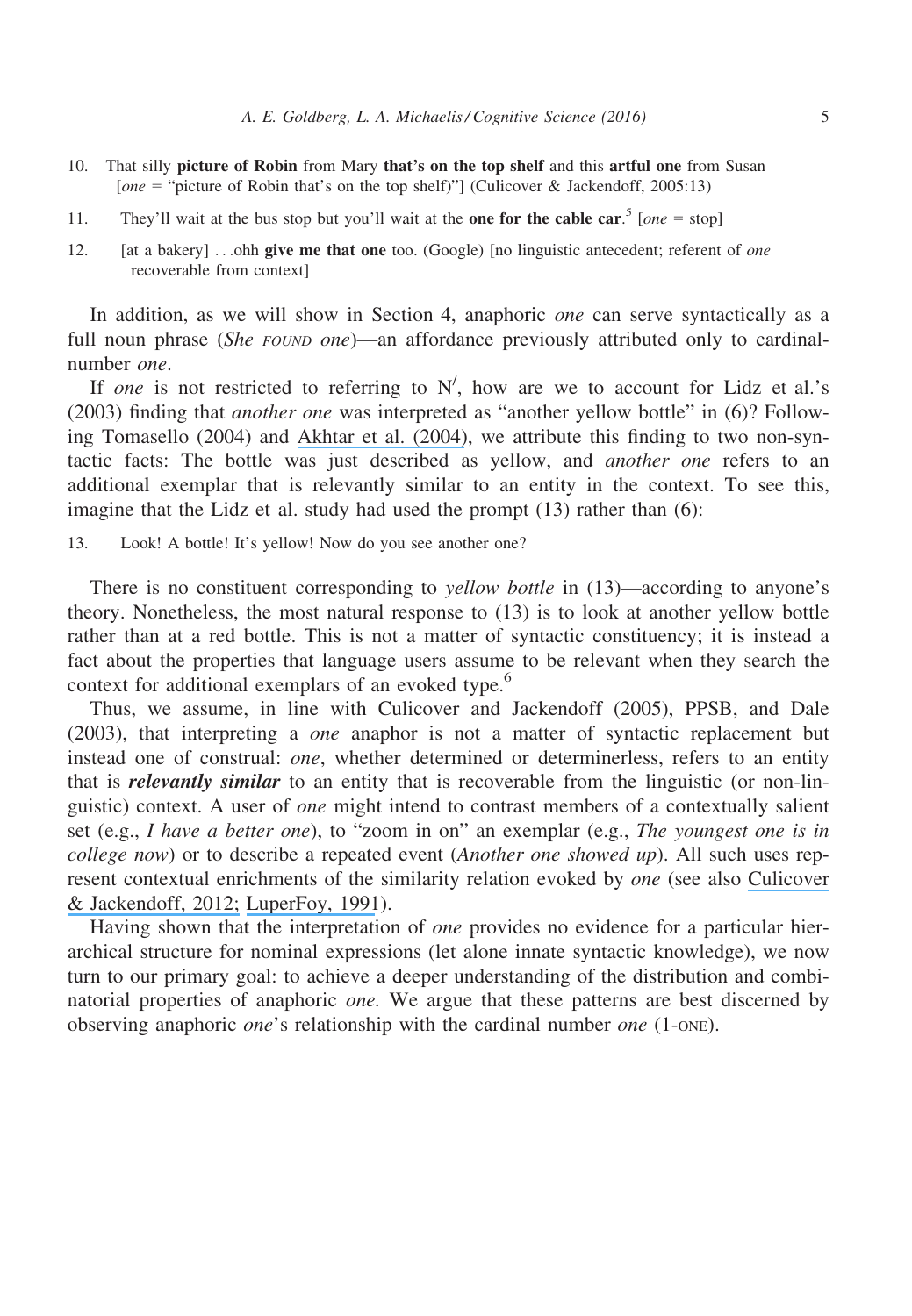# 3. Cardinal number one (1-ONE)

In this section we detail the interpretive and grammatical properties of cardinal number one. The use of one as a cardinal number specifying a particular quantity, as in (14), is perhaps the most widely attested function of the word:

14. "My first full day in this rain forest sweatfest results in exactly one hour of orangutan watching."

In this section we review the various semantic and grammatical properties of cardinal numbers. Although we will see that cardinal numbers cannot be neatly subsumed under any familiar grammatical category, whether determiner, quantifier, adjective, or noun, we will also see that the special semantic and grammatical properties of cardinal numbers in general, and cardinal one in particular, explain many of anaphoric one's semantic and grammatical properties.

## 3.1. Cardinal numbers receive an indefinite interpretation by default

Notice that without a preceding definite determiner, cardinal numbers, including 1-ONE have interpretations akin to those of indefinite articles like *some*; that is, they default to an indefinite (existential quantification) reading.<sup>7</sup> For example, (15) implies that the three men in question have not previously been discussed and are thus not uniquely identifiable.

15. She saw three men.

If the three men have already been introduced into the discourse, as in (16), a definite determiner is required (16a–b):

16. Context: I just met a few new people including three women and three men.

a. ??Three men left early.

b. The three men left early.

The default indefinite interpretation of cardinals is also demonstrated by the fact that nominal expressions containing cardinal quantifiers can appear post-verbally in the existential *there* construction, a classic if imperfect test for indefinite reference ([Keenan, 2003](https://www.researchgate.net/publication/263107341_The_Definiteness_Effect_Semantics_or_Pragmatics?el=1_x_8&enrichId=rgreq-6e07dde136e9c9ee84cd57dfdaebe836-XXX&enrichSource=Y292ZXJQYWdlOzMwNzg0MTMyNTtBUzo0MDg0NjE2NjY5OTYyMjRAMTQ3NDM5NjI1ODc3Ng==)):

17. a. There are three women on the roof. (cf. ??There are the women on the roof.)

Because numerals act like indefinite articles unless preceded by a definite determiner, adding the indefinite article  $a$  to 1-one would be redundant.<sup>8</sup> That is, since *one* and  $a$  *one* have identical semantics, one has come to preempt the formulation a one (cf. also PPSB; and Goldberg, 2011 for general discussion of statistical preemption)<sup>9</sup>:

18. I'd like to have maybe two kids and adopt (??a) one.

The *definite* determiner may freely precede 1-one, because, we suggest, it is not redundant, but instead serves to signal that the unique individual mentioned is already familiar, as in (19). Here again, the same is true for other cardinal numbers (20).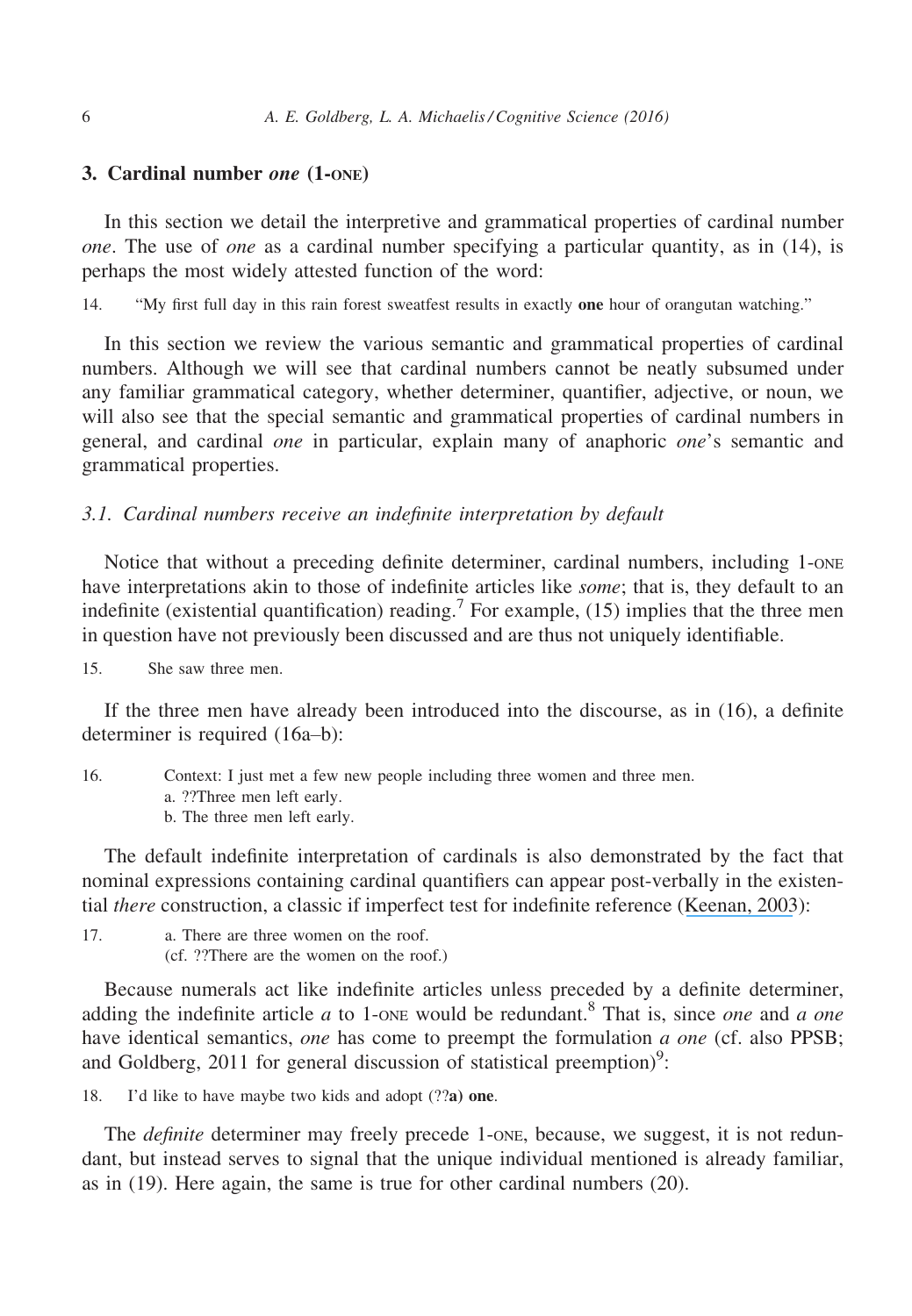- 19. a. "Stu was the one person he'd always loved with his whole heart."
	- b. "The one type of insurance most people are likely to need is disability insurance."
	- c. "You could open a whole string of lemonade stands!" "Um. Let's start with just the one."
- 20. a "The Druze serve the full three years of army service." b. "Mexican officials escorted the three children off the plane." c. ...just those three.

There exists one systematic exception to the restriction barring the indefinite article from combining with a cardinal number. The indefinite article *can* precede  $1$ -ONE ( $21-23$ ) and other cardinal numbers (24–26), when the cardinal is preceded by an adjectival modifier<sup>10</sup>:

- 21. "Butterfat content for sherbet might be a mere one percent or less." (\*a one percent.)
- 22. "a scant one week after he died" (\*a one week)
- 23. "There will be a lucky one contestant randomly brought back in a pre-match." (Google) (\*a one contestant)
- 24. "TV star Kirstie Alley lost a whopping 30 pounds." (\*a 30 pounds)
- 25. "The site has grown to a staggering 60 million members." (\*a 60 million members)
- 26. "She guessed it would be a good five hours before the bus would return." (??a five hours)

We postulate that the indefinite determiner is required in this context because the cardinal number is no longer serving as a determiner, but rather as a modifier.

# 3.2. Semantic properties of 1-ONE

It is tautological that cardinal integers, including 1-ONE, can only modify nominal expressions that denote countable entities. This restriction does not follow from properties of real-world referents but rather from the manner in which entities are apportioned. Notice that the following is acceptable, because beer typically comes in bottles, glasses, or cans, which are countable:

27. I love craft beer but typically drink just ONE.

Some theorists have argued that cardinal numbers entail only a lower bound, so that three in the absence of contextual provisos means "at least three" (Ansombre & Ducrot, 1983; [Horn, 1989](https://www.researchgate.net/publication/37705081_A_Natural_History_of_Negation?el=1_x_8&enrichId=rgreq-6e07dde136e9c9ee84cd57dfdaebe836-XXX&enrichSource=Y292ZXJQYWdlOzMwNzg0MTMyNTtBUzo0MDg0NjE2NjY5OTYyMjRAMTQ3NDM5NjI1ODc3Ng==)). Examples like (28) seem to support this analysis, since it can be answered in the affirmative even if the speaker is older than  $21$ .<sup>11</sup>

28. [Bartender:] Are you 21?

Consider, however (29a-b). If ten actually meant "at least 10," (29a) would be acceptable. And if five means "at least 5," (29b) should also be acceptable. But as Koenig (1991) observes, both are decidedly odd:

29. a. This book costs ten dollars. ??In fact it costs forty dollars. (adapted from Koenig, 1991: 144): b. ??This book costs ten dollars so it costs five dollars.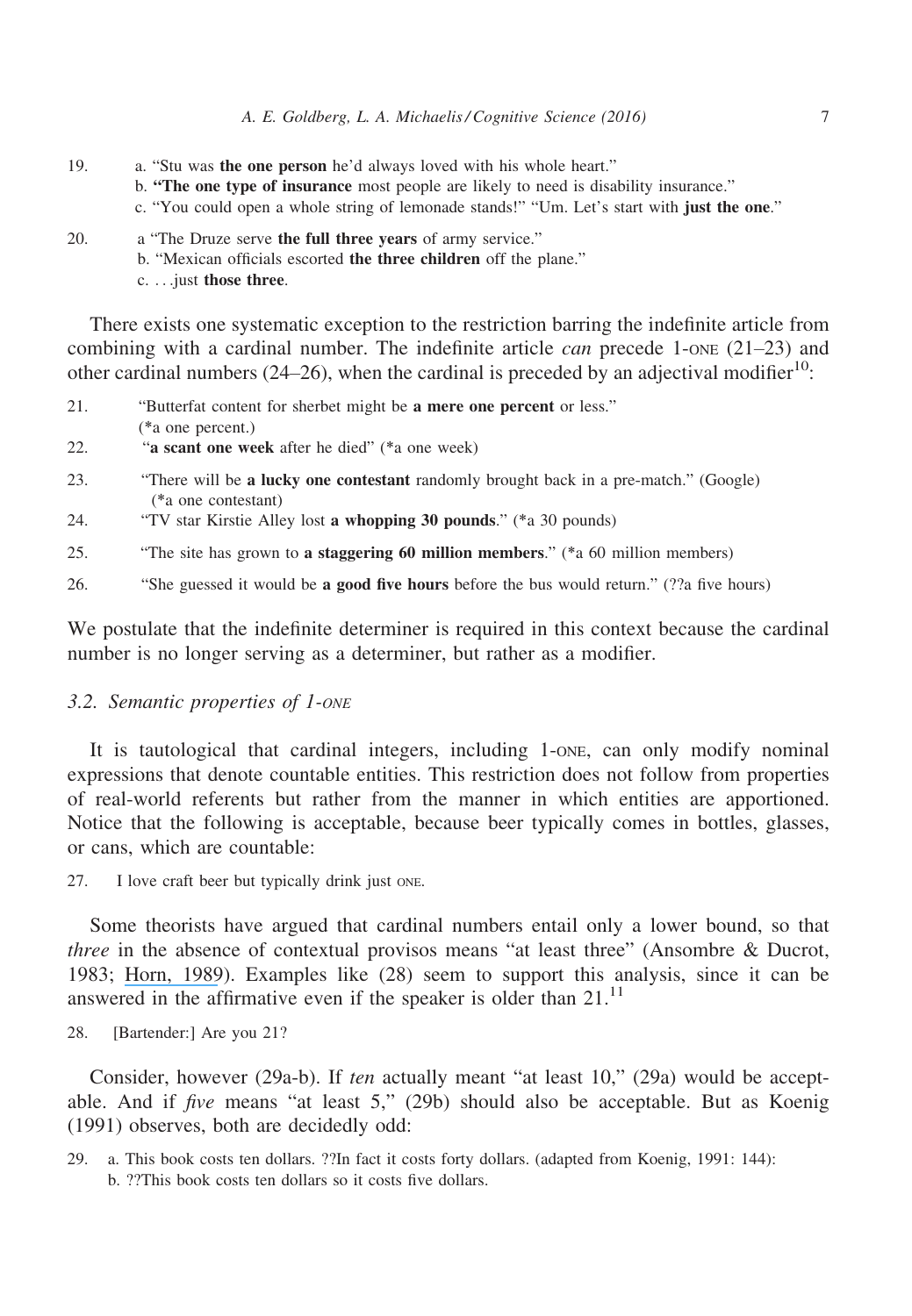Koenig further argues that if *three* means "at least three" it is unclear why *at least 3* is not redundant; nor is it clear how *at most three* means what it does. Thus, we follow Koenig (1991), and the intuitions of most native speakers, and assume that *three* means "3"—that is, that cardinal numbers have "two sided" interpretations with both upper and lower bound fixed as a matter of linguistic convention.

In order to explain the apparent "one-sided" reading in (28), we note that in such cases, sufficiency is what is at stake; only in such contexts is a lower-bound-only interpretation allowed. That is, in (28), we understand why the bartender is asking about our age and understand that 21 is the lowest age at which it legal to drink. Crucially, contexts like (28) do not demonstrate that the cardinal number 21 means "at least 21"; rather, no other ages are relevant to the inquiry. If, by contrast, a prospective date asks Are you 35?, it is not generally considered truthful to respond "yes," if you are actually 55. We conclude therefore that the upward entailing or 'interval' reading is a product of context.<sup>12</sup> Thus, for the remainder of this study we will assume that cardinal numbers are "punctual" in the sense of Koenig, 1991: They fix both upper and lower bound. Accordingly, we assume that 1-ONE means "at least one and no more than one."

# 3.3. 1-ONE and other cardinal numbers do not behave consistently like quantifiers, nouns, adjectives, or determiners

Our focus in this section is on the grammatical properties of 1-ONE. [Jackendoff \(1977\)](https://www.researchgate.net/publication/230876137_X-bar_Syntax_A_Study_of_Phrase_Structure?el=1_x_8&enrichId=rgreq-6e07dde136e9c9ee84cd57dfdaebe836-XXX&enrichSource=Y292ZXJQYWdlOzMwNzg0MTMyNTtBUzo0MDg0NjE2NjY5OTYyMjRAMTQ3NDM5NjI1ODc3Ng==) suggests that 1-ONE is a quantifier while other cardinal numbers are nouns. PPSB label 1-ONE a "determinative," a class that includes determiners like the, as well as quantifiers like every.<sup>13</sup> Is 1-one a quantifier, a determiner, a noun, or something else? As discussed below, 1-ONE patterns with other cardinal numbers, which themselves have properties that distinguish them from nouns, determiners, adjectives and quantifiers. The facts are summarized in Table 1, using tagmemic formulas in which " " indicates the position of the target word in various types of noun phrases. $14$ 

We are primarily interested in the constructions in which the quantified noun is unexpressed, since these are the cases that are most closely related to A-ONE. These are the first four constructions shown in Table 1. In such instances, the quantified entity is recoverable from context. These elliptical constructions are thus particularly relevant to the anaphoric use of one, which, because it does not combine with a nominal expression, does not overtly express the type of entity referred to. Therefore we briefly describe these constructions in Sections 3.3.1–3.3.4 below. Additional constructional contexts for numerals are provided in (5–8) of Table 1, simply to further elucidate the ways in which numerals differ from quantifiers, nouns, determiners and adjectives.

## 3.3.1.  $\Box$ <sub>NP</sub>: Buy one, get one free

Bare 1-ONE can function as a noun phrase, without a head noun as in (30a), as can other numerals (30b). On the other hand, quantifiers (30c) and nouns that refer to portions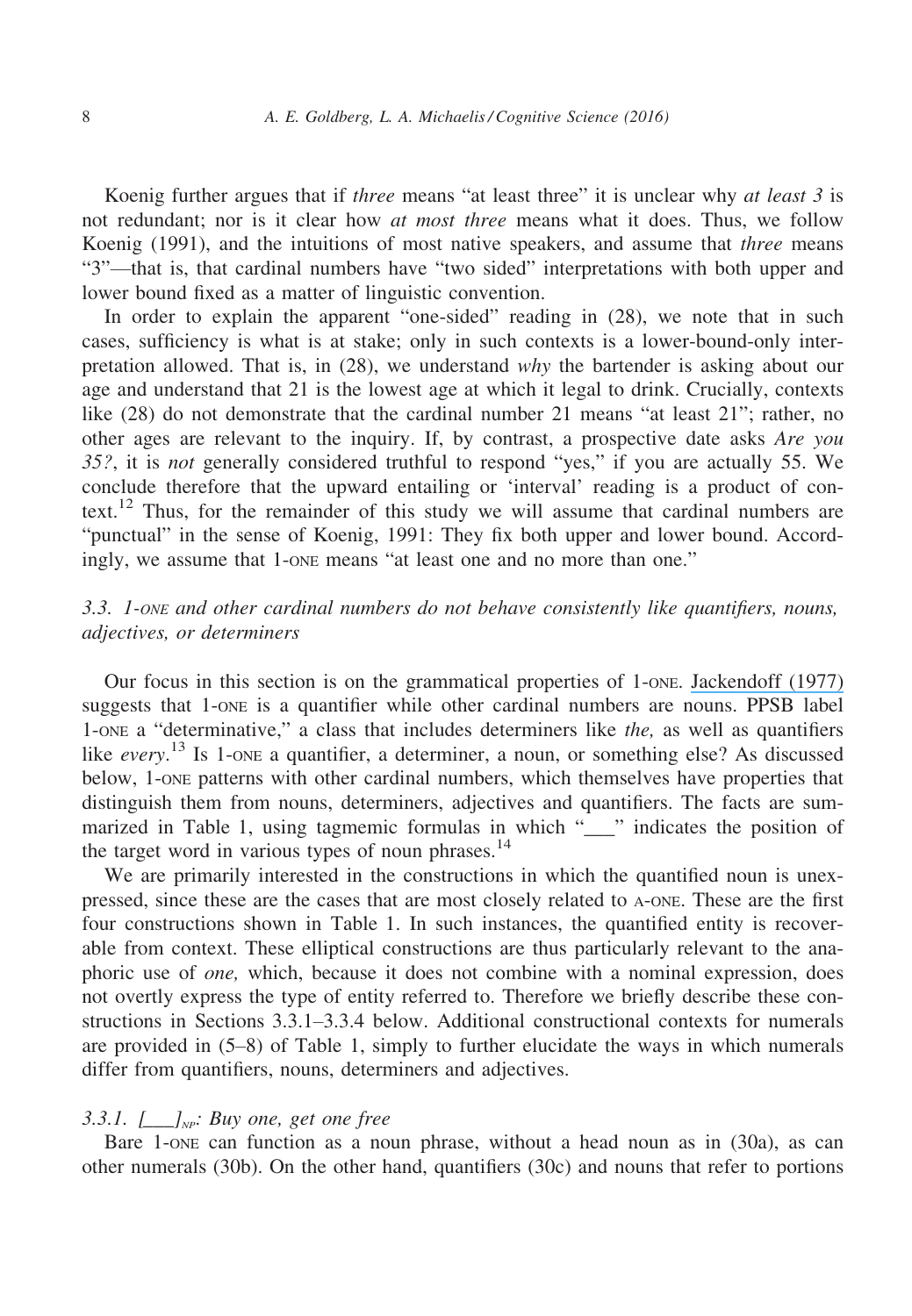|                                      | a 1-ONE other cardinal numbers quantifiers |
|--------------------------------------|--------------------------------------------|
|                                      |                                            |
|                                      |                                            |
|                                      |                                            |
|                                      |                                            |
|                                      |                                            |
|                                      |                                            |
|                                      | The noun phrase constructions in which     |
|                                      |                                            |
| $\frac{1}{4}$<br>T <sub>o</sub> lal. |                                            |
|                                      |                                            |

|   | Ï<br>֦֦֦֧֧֧֧֧֧֧֧֧֧֧֧֧֧֧֧֧ׅ֧֧֧֧֚֚֚֚֚֚֚֚֚֚֚֚֚֚֚֚֡֝֝֬֝֝֝֓֝֝֝֬֝֝֝֝֟֝֬֝֝֓֝֓֝֬֝֬֝֓֝֬֝֬֝֬֝֬֝֬֝֬֝֬֝֝֬֝֝֬֝֝֬ |   |
|---|-----------------------------------------------------------------------------------------------------|---|
|   | an and annum                                                                                        |   |
|   |                                                                                                     |   |
|   |                                                                                                     |   |
|   |                                                                                                     |   |
|   |                                                                                                     |   |
|   | ۱<br>آ<br>.<br>1                                                                                    |   |
|   |                                                                                                     |   |
|   | i                                                                                                   |   |
|   |                                                                                                     |   |
|   |                                                                                                     |   |
|   |                                                                                                     |   |
|   | 6. 1. 1. 1. 1. 1.                                                                                   |   |
|   | i<br>control                                                                                        |   |
|   |                                                                                                     |   |
|   | <b>The College Street College College Street</b>                                                    |   |
|   |                                                                                                     |   |
|   | $\sim$                                                                                              |   |
|   |                                                                                                     |   |
|   | <b>Contract</b>                                                                                     |   |
|   |                                                                                                     |   |
|   | $\sim$ $\sim$ $\sim$                                                                                |   |
|   |                                                                                                     |   |
|   | ī                                                                                                   |   |
|   | ١                                                                                                   |   |
|   | $\sim$                                                                                              |   |
|   | $1000 \text{ m}$                                                                                    |   |
|   |                                                                                                     |   |
|   |                                                                                                     |   |
|   |                                                                                                     |   |
|   | The noun phrase construct                                                                           |   |
|   |                                                                                                     |   |
| į |                                                                                                     | č |
|   |                                                                                                     |   |

|          | NP Constructions<br>Example                                                                   | $1 -$ ONE              | Other Cardinal<br>Numbers, e.g.,<br>three | Quantifiers,<br>e.g., some,<br>every   | Portion-Denoting<br>Nouns, e.g., part,<br>half | e.g., the, that, a<br>Determiners, | Adjectives                       |
|----------|-----------------------------------------------------------------------------------------------|------------------------|-------------------------------------------|----------------------------------------|------------------------------------------------|------------------------------------|----------------------------------|
|          | $\frac{1}{\sqrt{2}}$                                                                          | Z                      |                                           |                                        |                                                | of                                 | of<br>C                          |
|          | She only bought <i>o</i> vE.                                                                  | ONE                    | She bought                                | They have some.                        | They ate half                                  | I saw that.                        | *I wear large                    |
|          |                                                                                               |                        | three.                                    |                                        | ?They ate part.                                | $\ast I$ saw a.                    | now.                             |
| 2        |                                                                                               | Ź                      | Z                                         | Z                                      | Ź                                              |                                    |                                  |
|          | $[\underline{\hphantom{A}}\hphantom{A}_{\hphantom{A}}[$ of NP]],<br>we only bought over $of$  | ONE of the set         | three of the<br>things                    | some of the books<br>*all of the books | part of the set                                | *that of the set                   | *poor of people                  |
|          | the set.<br>$[\text{edef.det>} (\text{adj})^*$ $\Box$ NP                                      | 1                      |                                           |                                        |                                                | $X^*$ the that                     | of                               |
|          | She only saw that ONE.                                                                        | that ONE               | those three                               | *that every book<br>those few books    | the good half                                  |                                    | *the pinkish<br>the poor         |
| 4        |                                                                                               | Ź                      | Z                                         | Z                                      | Ź                                              | $\mathbf{X}^*$ a single the        |                                  |
|          | She bought a mere ONE.                                                                        | a mere on <sub>E</sub> | a lucky three                             | a reasonable few                       | a decent half                                  |                                    | *an empty little<br>a new normal |
| 5        |                                                                                               |                        | J                                         | Z                                      |                                                | J                                  | $\overline{\mathbf{A}}$          |
|          | $\left[\frac{-\text{rad}}{\text{She}}\right]^*$ $N_{\text{Jw}}$<br>She wanted one last thing. | one last thing         | three people                              | few people                             | *part thing                                    | that thing                         | modest smart                     |
| $\circ$  |                                                                                               | Z                      | Z                                         | 7                                      |                                                | 7                                  | people<br>Ź                      |
|          |                                                                                               | one piece of           | three members                             | few pieces                             | ?half plate of food                            | a piece of the puzzle              | big parts of                     |
|          |                                                                                               | the puzzle             | of the crew                               | of the puzzle                          |                                                |                                    | the book                         |
|          | of the puzzle.<br>[ <def.det>__<adj>* N] <sub>NP</sub></adj></def.det>                        |                        |                                           |                                        |                                                |                                    |                                  |
|          | She found the one<br>nice person.                                                             | the one nice<br>person | the three nice<br>people                  | the few good<br>parts                  | *the last half book                            | *the that thing                    | the nice people                  |
| $\infty$ | $[a ^{+}$ _ N] $_{\rm NP}$                                                                    |                        | Ź                                         | $\star$                                | $\star$                                        |                                    | Z                                |
|          | They selected a lucky                                                                         | a lucky one            | a remaining                               | <i>ka</i> several                      | *a nice part film                              | *a nice that film                  | a modest smart                   |
|          | one player.                                                                                   | player                 | three people                              | good parts                             |                                                |                                    | person                           |

# A. E. Goldberg, L. A. Michaelis / Cognitive Science (2016)

9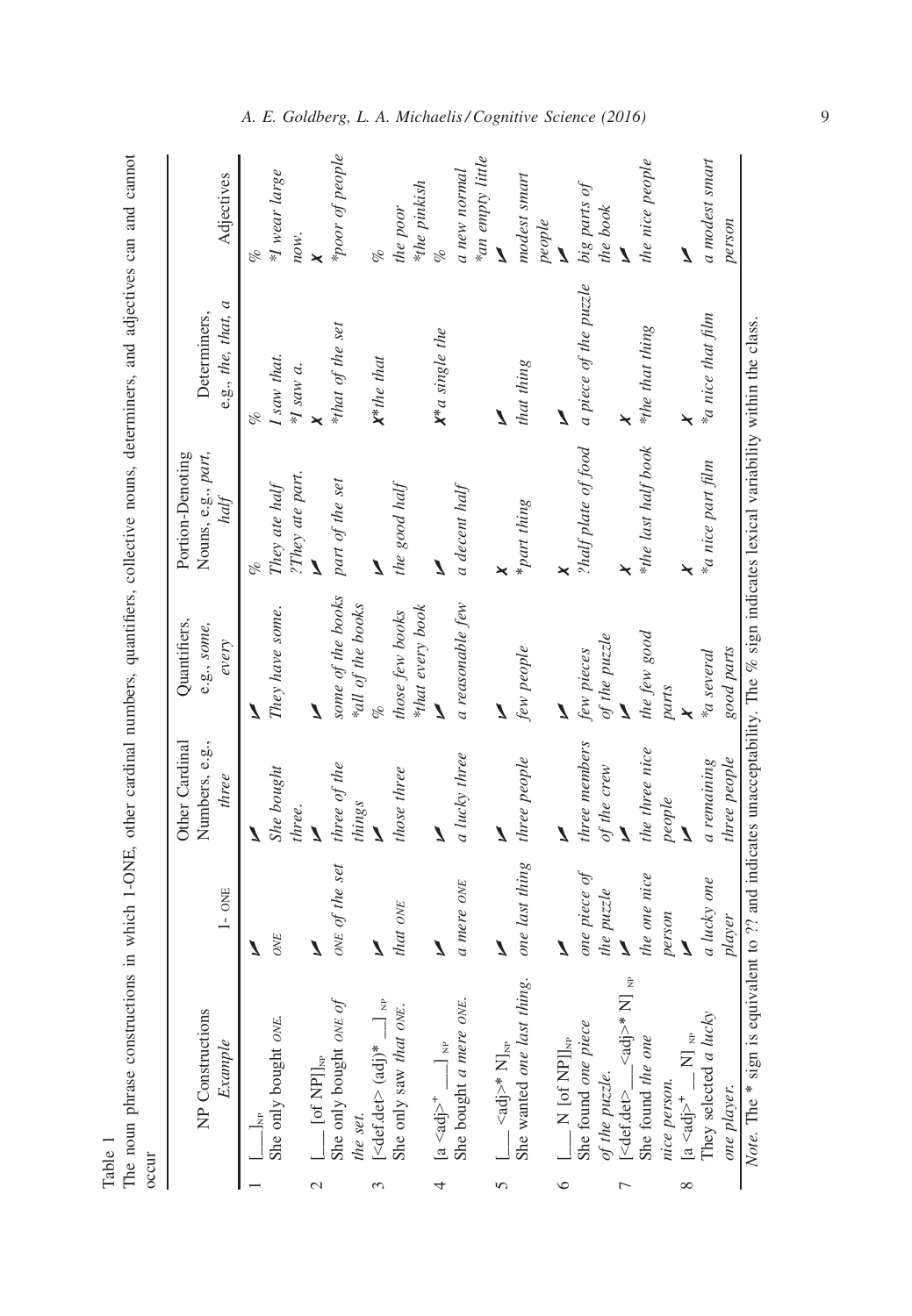(30d) vary in acceptability in this context, while neither non-deictic determiners nor adjectives are acceptable (30e,f).

30. a. "I'd like to have maybe two kids and adopt one."(interpretation: "one kid")

- b. I'd like to have maybe two kids and adopt three.
- c. I'd like to have maybe two kids and adopt several/??every.
- d. I'd like to have maybe six kids and adopt half/??part.
- e. I'd like to have maybe two kids and adopt ??the/??a.
- f. I'd like to have maybe two kids and adopt ??small.

In the case of cardinal numbers other than *one*, the head noun may optionally be present without any noticeable change in meaning:

- 31. She bought three things  $\approx$  She bought three.<br>32. I only want those three things.  $\approx$  I only wan
- 32. I only want those three things.  $\approx$  I only want those three.<br>33. They are just three members of the set  $\approx$  They are just the

They are just three members of the set.  $\approx$  They are just three of the set.

We return to this fact below, where we argue that this semantic equivalence only holds for *one* when the bare *one* receives a sentence accent (as in 34). When unaccented, bare one in NP position is interpreted as A-ONE (35).

34. She bought one thing  $\approx$  She bought ONE. (1- ONE)

35. She bought one thing  $\neq$  She BOUGHT one. (A-ONE)

# 3.3.2.  $[\_\_\_$  of NP]<sub>NP</sub>: ONE of the set

1-ONE can occur in the partitive construction without a head noun as in (36a), as can other numerals (36b), quantifiers (36c), and nouns that designate portions (36d), but not determiners (36e) or adjectives (36f):

36. a. "one of the holy grails"

- b. three of the holy grails
- c. all of the men/some of the men
- d. part of the problem/half of the solution
- e. ?? the of the problem
- f. ?? tall of the children

# 3.3.3.  $[ \leq def. det \geq (adj)^* \_].$  The/that ONE

1-ONE and other cardinal numbers can be preceded by a definite or deictic determiner (37a–b), as can nouns that designate portions (37d) and some but not all quantifiers (37c) and adjectives (37f). This is not possible for determiners, as shown by (37e):

- 37. a. that ONE
	- b. those three
		- c. those few/??some/%all/
		- d. those parts/pieces
		- e. ??the the
		- f. the poor/??the pinkish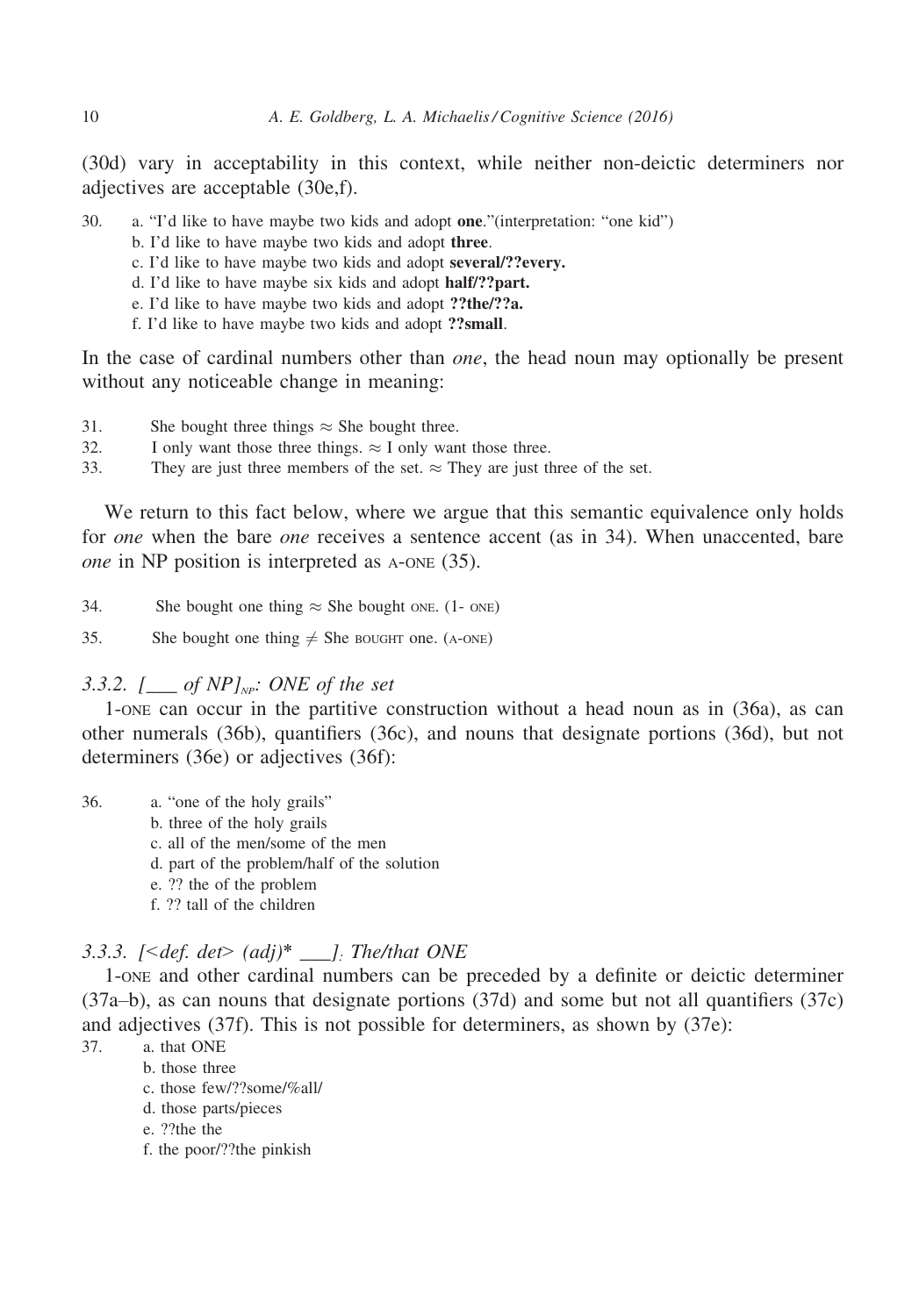3.3.4.  $[a \leq adj \geq -]$ : A mere ONE

We discuss in more detail a final construction because it is especially relevant to our understanding of modification constraints on A-ONE. Cardinal numbers allow the entity being quantified to be unexpressed in combination with an indefinite article when and only when an attributive adjective is also present, as in (38a-d) Often, the adjective (e.g., pitiful, respectable, healthy) assesses the quantity named by the cardinal number relative to a contextually inferred scale (this pattern is referred to as Type 2 by [Solt, 2007](https://www.researchgate.net/publication/267373402_Two_Types_of_Modified_Cardinals?el=1_x_8&enrichId=rgreq-6e07dde136e9c9ee84cd57dfdaebe836-XXX&enrichSource=Y292ZXJQYWdlOzMwNzg0MTMyNTtBUzo0MDg0NjE2NjY5OTYyMjRAMTQ3NDM5NjI1ODc3Ng==)):

38. a. "I was struck by Henry Hyde saying we've whittled it down to a pitiful three."

- b. "The team's overall figure (67 percent) improves to a respectable 74."
	- c. "She has lowered her cholesterol to a healthy 161."
- d. "Lennon's album of oldies, 'Rock 'N' Roll,' sold a dismal 32,000."

This option is available for 1-one as well, as shown in  $(39a-c)$ :

- 39. a. "the interplay between multiple weaker, though not equal, powers rather than by the deployment of a singular one"
	- b. "However, after seeing the ample size of the taco, a mere one was sufficient." (Google)
	- c. "Out of the almost two billion needed, a scant one was inside the protection of the Bridge." (Google)

Cardinal numbers other than one also allow an adjective to describe the unexpressed entity rather than its cardinality (Solt's Type 1 pattern). The attested examples in (40a–c) illustrate this possibility.

- 40. a. "Thousands entered, but only a lucky two were selected to fly out to California." (Google)
	- b. "An unfortunate three were in their path, though, and the companions had no time to go around them." (Google)
	- c. "Three embryos were implanted in the woman and a remaining three are frozen." (Google)

This latter possibility appears to be foreclosed for 1-ONE. If the adjective is intended to modify the unexpressed single entity in a way parallel to that in  $(40a-c)$ , one is interpreted as A-ONE as in examples (41–42):

41. "She was a good beachcomber, a lucky one."

42. "He had jobs of all kinds and occasionally tried to improve himself with a respectable one."

Instead, there exist other ways to describe an entity by means of an evaluative adjective while indicating its cardinality as one:

- 43. one lucky one. ('1-ONE lucky A-ONE')
- 44. a single lucky one ("a single lucky A-ONE")

# 3.4. Summary of interpretive and grammatical properties of 1-ONE

We have seen that 1-ONE patterns with other cardinal numbers, which themselves have overlapping but distinct distributions with quantifiers, determiners, adjectives, and nouns.<sup>15</sup> In particular, 1-one shares the following properties with other cardinal numbers: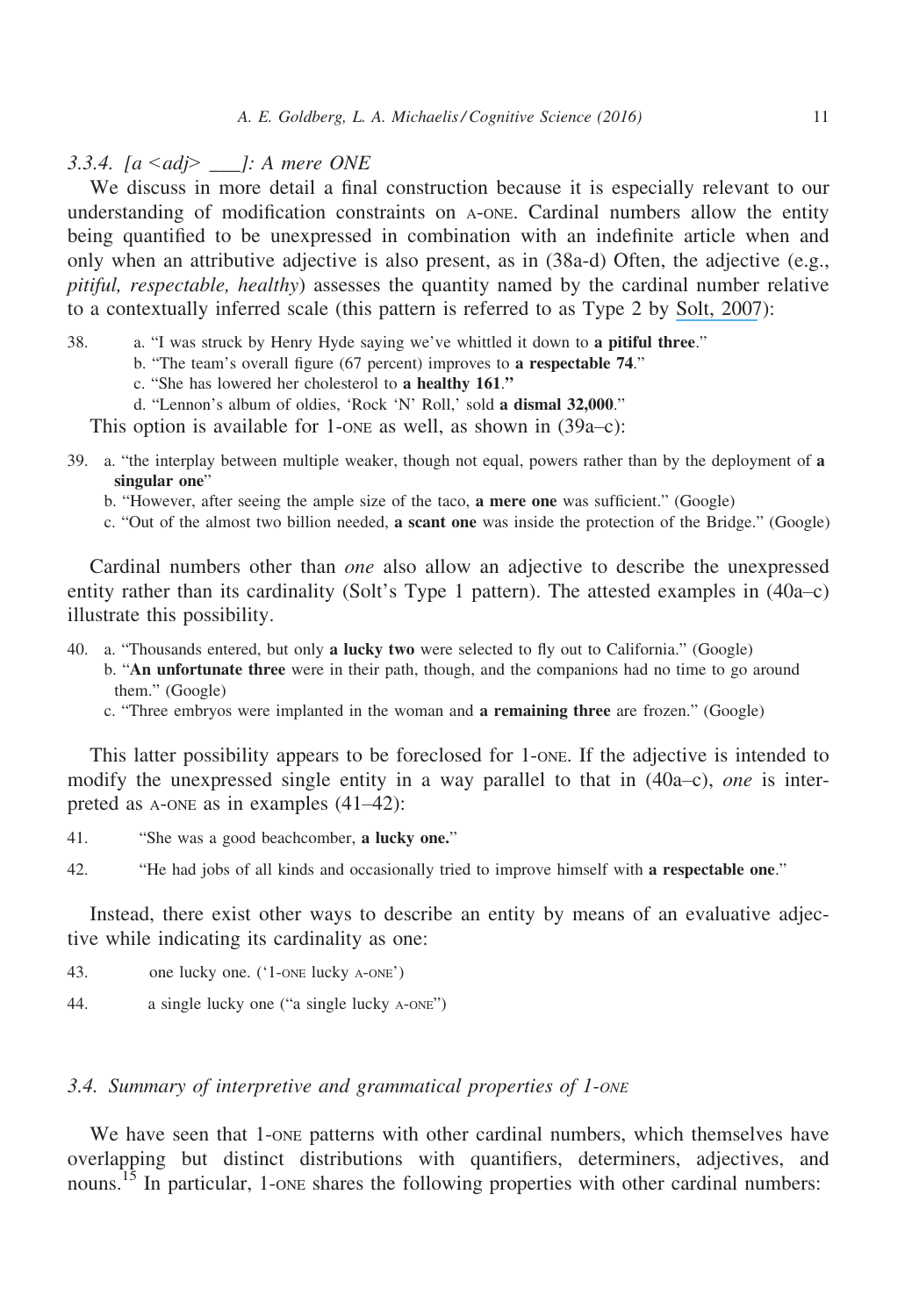- 1. Cardinal numbers yield an indefinite interpretation by default (they are indefinite except when following a definite or deictic determiner); accordingly, they cannot follow an indefinite determiner except when a modifier precedes the head nominal, as in, e.g., a ??(lucky) one contestant.
- 2. Cardinal numbers denote a particular quantity (or an interval in restricted contexts); the quantity denoted by 1-ONE is "no more and no less than one."
- 3. Cardinal numbers do not accept plural inflection, unless referring metonymically to sets of sets or labels: e.g., You can buy them in threes; ones on this side, twos on that side.
- 4. Cardinal numbers can co-occur with or without a head noun in several constructions that differentiate them from determiners, quantifiers, adjectives, and nouns that denote portions (see Table 1). We are now in a position to relate anaphoric one (A-ONE) to cardinal number one (1-ONE).

# 4. Relating A-ONE TO 1-ONE

In this section we demonstrate that A-ONE shares interpretive and grammatical properties with 1-ONE. We argue that the 1-ONE/A-ONE distinction emerges from discourse context, and that discourse context can in turn be used to explain a salient aspect of A-ONE's combinatoric behavior—the strong tendency of  $A$ -ONE tokens to be modified (e.g.,  $a$  yellow one).

Recall that cardinal numbers can optionally combine with a head noun without any noticeable change in meaning (Section 3.3.1). This is also true of 1-one, but only 1-one requires a primary accent when the head noun is not present as in (45–47):

- 45. She bought **one hat.**  $\approx$  She bought one (no more than one).
- 46. He's just one member of the class  $\approx$  He's just one of the class (he may not represent the other members).
- 47. I only want that one hat.  $\approx$  I only want that one (no more than one).

Put differently, the accented and unaccented versions of one are interpreted differently in constructions 1–3 of Table 1—all constructions in which the quantified entity is not expressed. This is clear from the contrast pairs in (48–51).

- 48. a. She bought ONE (no more than one). b. She BOUGHT one (instead of not buying any).
- 49. a. He's just ONE of the class (he may not represent the other members). b. He's just one of the CLASS (he's like the other members).
- 50. a. I only want that ONE (not more than one). b. I only want THAT one (I don't want a different one).
- 51. a. Now ONE is MISSING (not more than one). b. Now one's MISSING (it was here before).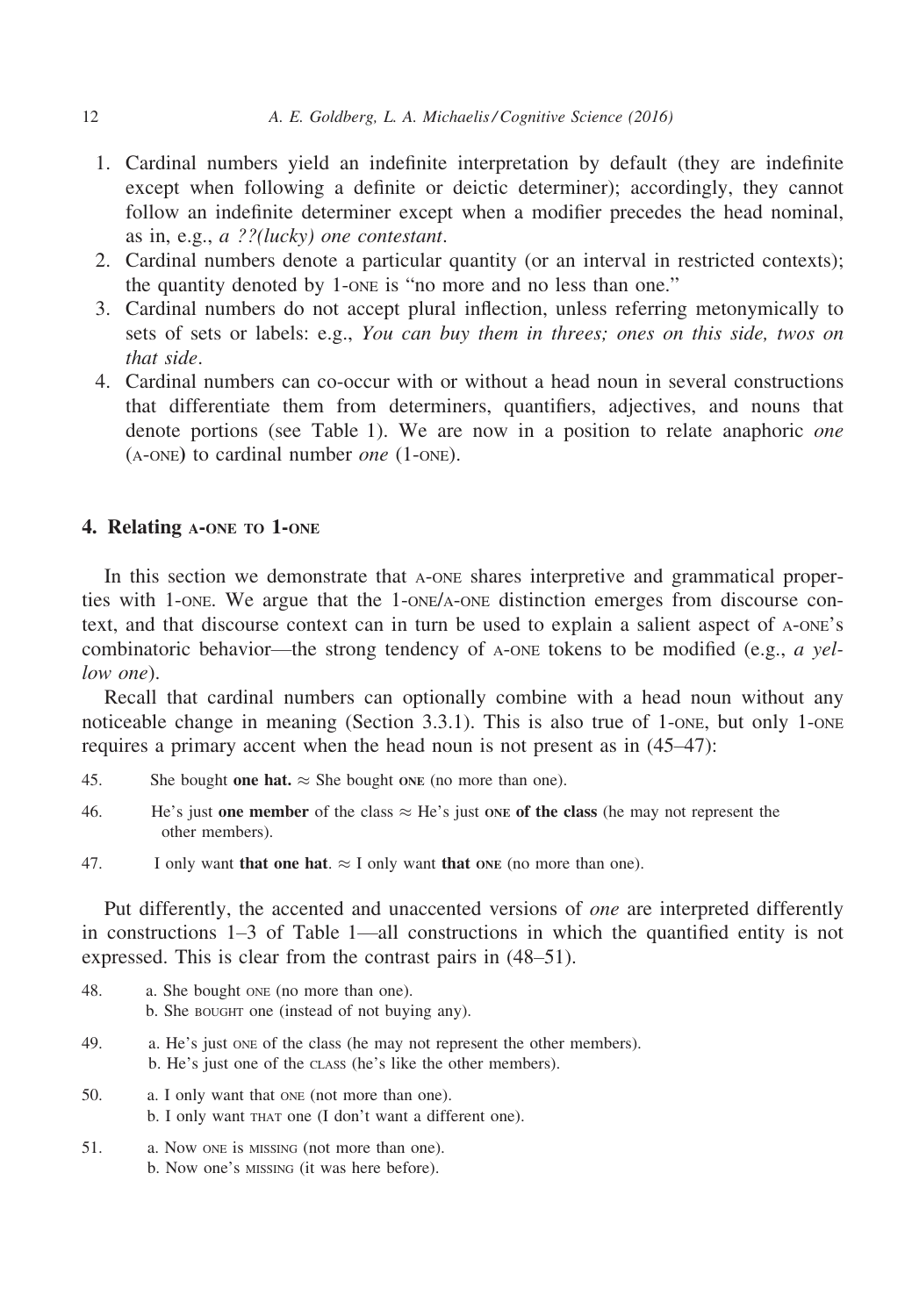We postulate that in contexts in which no quantified head noun is expressed, one is interpreted as 1-ONE if and only if it construed as a focal argument or a new or contrastive topic, and thereby receives a sentence accent.<sup>16</sup> When construed as 1-ONE, one foregrounds its cardinality. When construed as A-ONE, one does not evoke a numerical scale; in such cases we can say that its cardinality is backgrounded. As an instance of A-ONE, one denotes an argument that is neither focal nor new or contrastive, and therefore does not receive a sentence accent.<sup>17</sup>

To see the relevance of discourse context to 1-ONE/A-ONE disambiguation, consider the following context questions, and note that they determine whether or not one receives a sentence accent ("#" indicates pragmatic infelicity):

- 52. Q: How many books do you want?
	- a. I want ONE. (1-ONE)
	- b. #I WANT one. (A-ONE)
	- c. #I want a USED one. (A-ONE)
- 53. Q: Which book do you want? [the use of singular book presupposes a singular cardinality.]
	- a. #I want ONE. (1-ONE)
	- b. #I WANT one. (A-ONE)
	- c. I want a USED one. (A-ONE)

The fact that A-ONE backgrounds its cardinality explains why it so commonly is interpreted as referring to a modified noun: while 1-one is used when what is relevant is how *many* (52), A-ONE is used when what is relevant is either *which one* (53). The context in (53), in which one denotes an individual in contrast to others belonging to the same general category, is the only context in which a property restriction (e.g., *a used one* as against *a new one*) is needed to satisfy the demands of informativeness ("say enough").

The context of (54) is a yes-no question, in which neither quantity nor quality is at issue, but instead only existence is relevant. This is another context in which A-ONE is used, and it allows, and does not necessarily prefer modification of one:

- 54. Q: Do you want a book or not? [singular book again presupposes a singular cardinality]
	- a. #YES, I want ONE. (1-ONE)
	- b. YES, I WANT one. (A-ONE)
	- c. YES, I want a USED one. (A-ONE)

The present analysis differs from that of PPSB in treating tokens like (54b) as instances of A-ONE. For PPSB, A-ONE is necessarily a count noun and 1-ONE is necessarily a determiner. On the PPSB account, we cannot identify a singular one token as A-ONE unless it is preceded by a determiner. This view entails that tokens like that in (48b), She BOUGHT one, and  $(54b)$ , YES, I WANT one, are not A-one but rather 1-one. It is equally clear that plural one is A-ONE; cardinal numbers do not take plural inflection outside of the metonymic uses (e.g., Put ones on this side and twos on the other). This combination of claims would seem to lead PPSB to the conclusion that the (a) examples in (55–58) below are instances of 1-ONE, while the attested plural (b) examples in (55–58) are instances of A-ONE.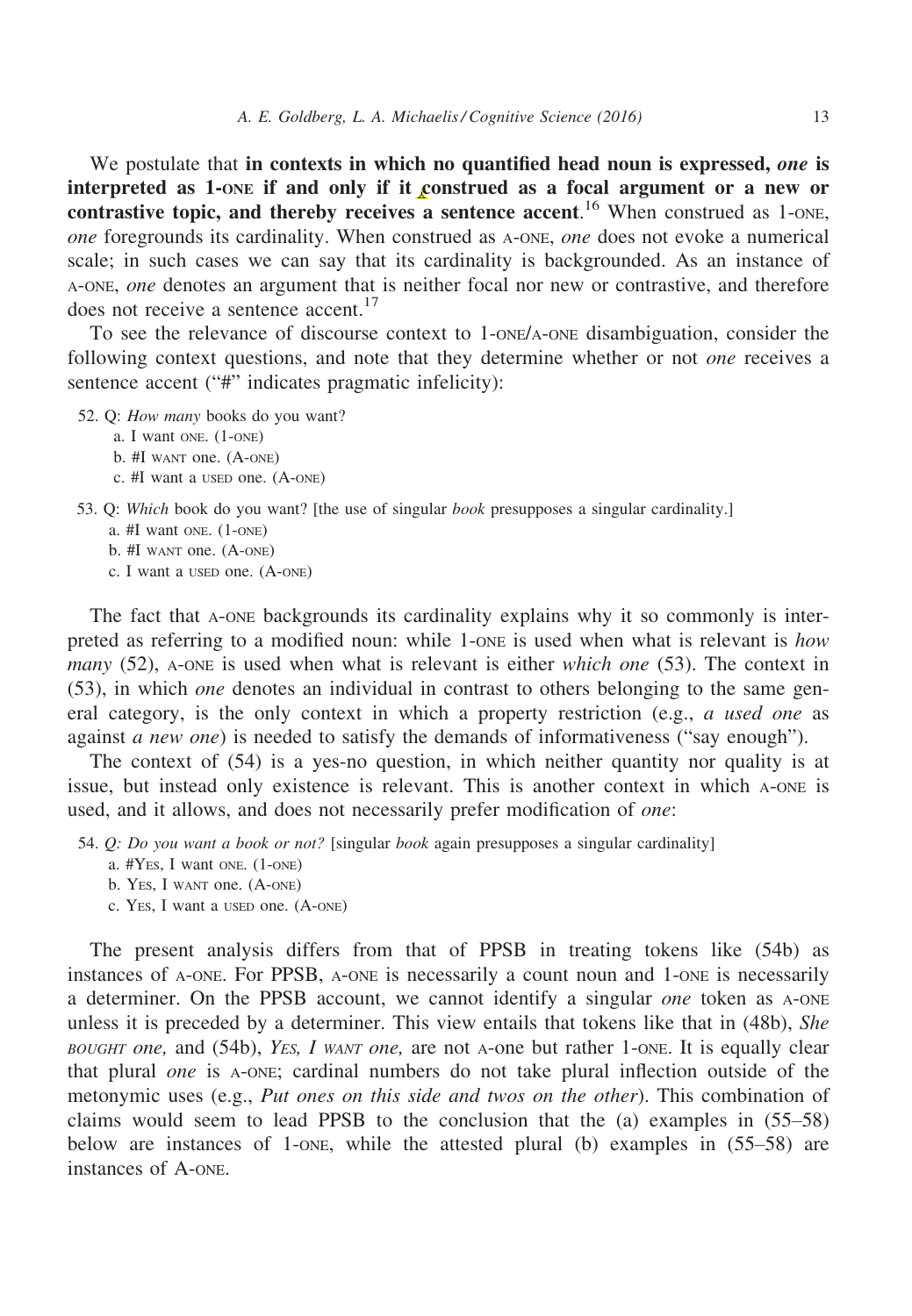- 55. a. The image was one that we'll never forget. b. "The images are ones that we'll never forget."
- 56. a. Their assignment is one I love, like direct mail or white papers. b. "Their assignments are ones I love, like direct mail or white papers."
- 57. a. This is important, it's from Italy, but there is one from here as well. b. "This is important, it's from Italy, but there are ones from here as well."
- 58. a. This scope is one to watch.
	- b. "these two scopes are ones to watch."

However, the only detectable difference between the (a) and (b) sentences above is that one is plural in the (b) sentences and singular in the (a) sentences. Rather than stipulating that the (a) sentences illustrate 1-ONE and the (b) sentences A-ONE, we treat the one tokens in both (a) and (b) sentences as instances of A-ONE. By assessing as instances of A-ONE all unaccented tokens of one that function as NPs—that is, that fill complement positions like direct object without benefit of a determiner—we account for the close semantic relationship between the singular and plural forms in (55–58): Both denote instances of an already established type (e.g., images in (55b)).

By distinguishing accented and unaccented versions of *one* when there is no head noun, we also account for the variable interpretation of *one* in (48–51): the prosodically prominent tokens are 1-ONE and therefore convey the quantity "1"; the unaccented tokens are A-ONE, which serve as anaphoric pronouns without evoking a numerical scale.

One potential objection to the account we offer is the following: The sentences in (55a), (56a), (57a) and (58a) could not be instances of A-ONE because pronouns cannot in general be followed by modifiers (cf. ??I want it that I love, ??The comedian embarrassed them in the front row). This constraint seems to be captured by the treatment of pronouns as maximal phrasal categories (NPs). However, while demonstrative pronouns are commonly viewed as NPs akin to the personal pronouns he, she, it, etc., that, like one in, say, (55a), welcomes post-modifiers, both clausal and prepositional:

- 59. a. "a journey longer than that from Boston to Washington"
	- b. "I try to account for my life and change that which I can."

One could not plausibly claim that that in  $(59a-b)$  is the demonstrative determiner, as the nominal *journey* seems awkward following *that* in (59a) and there is no obvious candidate for nominal head following *that* in (59b). Thus, we assume that what is otherwise a determiner is a pronoun in (59a–b), just as what is otherwise a cardinal number is a pronoun in (55a), (56a), (57a) and (58a).

By acknowledging that A-ONE can fulfill the function of an NP, we can explain the difference in felicity between (60), on the one hand, and (61–62), on the other:

60. Mommy has a belly button and Shira has one too. (A-ONE)

- 61. #Mommy has a belly button and Shira has one belly button too. (1-ONE)
- 61. #Mommy has a belly button and Shira has one belly button too. (1-ONE)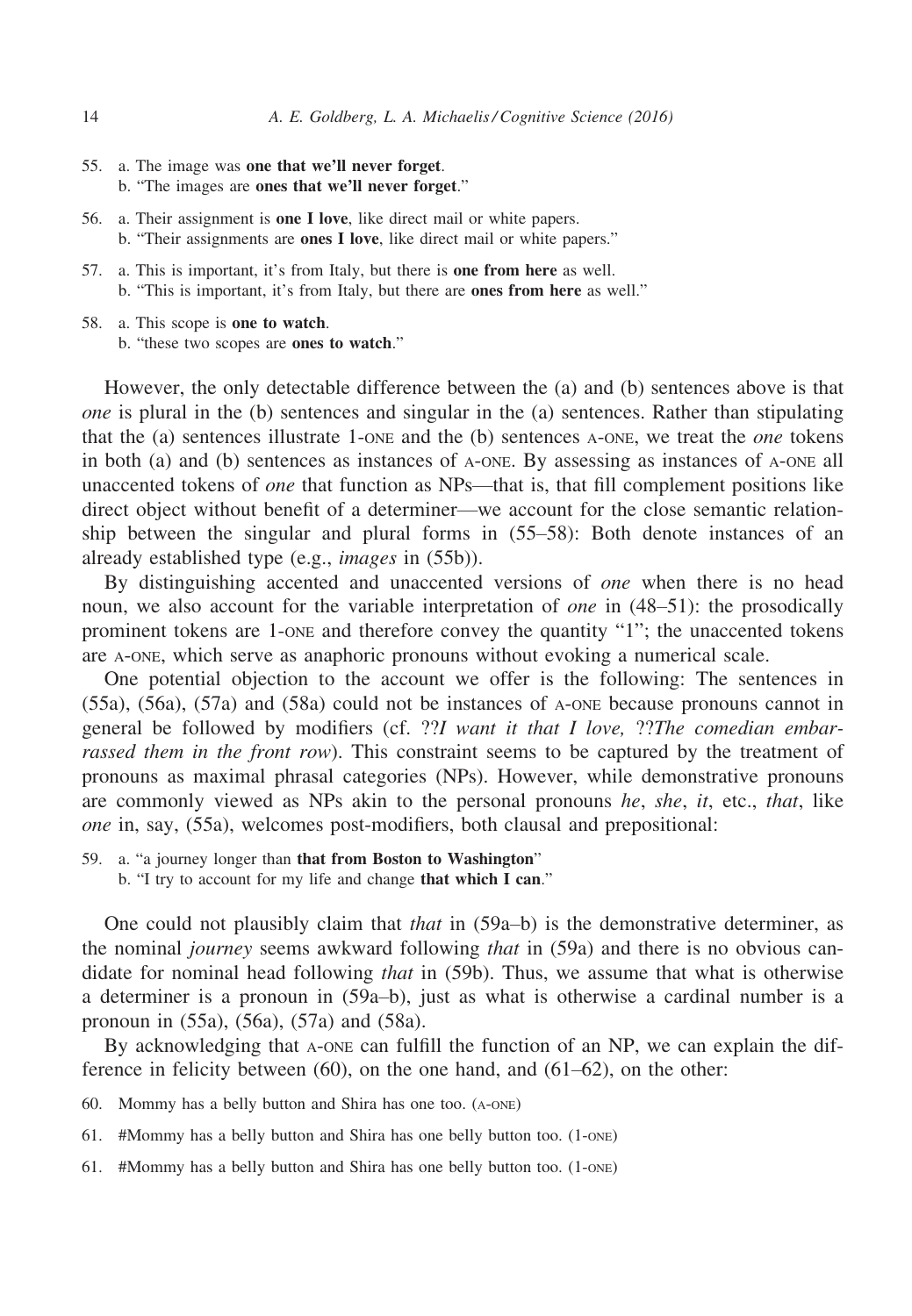#### 62. #Mommy has a belly button and Shira has ONE, too. (1-ONE)

Table 2

Example (60) is quite natural, as is expected if the unaccented *one* is an instance of A-ONE that denotes the existence of an instance of the type "belly button". The examples  $(61)$  and  $(62)$  evoke 1-one, which is always used to convey cardinality;  $(61)$  and  $(62)$  both therefore imply that Shira may have had some other number of belly buttons—an implication that makes sense only in combination with very unusual background assumptions. The critical point here is that (60) would not have a coherent analysis if we were to assume, as PPSB and others do, that the *one* in has one too is an instance of 1-one. If it were an instance of 1-ONE, it would have a missing nominal complement. Since there is no nominal that could make sense in this position, that analysis cannot go through. This means that (60) illustrates A-ONE rather than a context of elision involving 1-ONE.

The examples in this section therefore support the view that *one*, with neither a head noun following or a determiner preceding, is A-ONE when it is unaccented. Like uncontroversial instances of A-ONE, this undetermined, unaccented one is necessarily anaphoric and is interpreted as expressing the existence of entity with no invocation of a numerical scale.

We are now in a position to see the strong parallels that exist between 1-one and A-ONE. The two are compared in Table 2.

One essential distinction is that A-ONE is not compatible with the presence of a head noun, as it would not in this case be anaphoric. Beyond this difference, A-ONE's distribution overlaps with that of 1-one (see the noun phrase constructions in  $6-9$  in Table 2). That is, A-ONE and 1-ONE are differentiated by their accent patterns, but otherwise 1-ONE can appear wherever A-ONE can appear. Thus, once the semantics and distribution of

|                | NP Constructions                                        | Examples                                                                                                | $1$ -ONE   | A-ONE      |
|----------------|---------------------------------------------------------|---------------------------------------------------------------------------------------------------------|------------|------------|
|                |                                                         | Quantified head noun (N) is present; patterns in $#1-9$ welcome all cardinal numbers (n), including one |            |            |
|                | $n \leq \text{adjective}$ N                             | one book; (cf. three books)                                                                             | ↙          | <b>NA</b>  |
| 2              | a <adjective>* <math>n \text{ N}</math></adjective>     | a mere one member (cf. a whopping sixty members)                                                        | مرا        | <b>NA</b>  |
| 3              | N <sub>n</sub>                                          | chapter 1; (cf. day $60$ )                                                                              | ↙          | <b>NA</b>  |
| $\overline{4}$ | $n \text{ N}$ of the N                                  | one book of the series (cf. three books of the series)                                                  | مما        | <b>NA</b>  |
| 5              | $\leq$ def.det $> n \leq$ adj $>^+ N$                   | that one book (cf. those three books)                                                                   | مما        | <b>NA</b>  |
|                | Quantified head noun is absent. 1-one must be accented. |                                                                                                         |            |            |
| 6              | $\boldsymbol{n}$                                        | buy ONE/one (cf. buy three)                                                                             | ↙          | ✔          |
|                |                                                         |                                                                                                         | <b>ONE</b> | <i>one</i> |
| 7              | $n$ of NP                                               | $ONE$ one of the set (cf. three of the set)                                                             | ✔          | مما        |
|                |                                                         |                                                                                                         | <b>ONE</b> | one        |
| 8              | $\leq$ def. det $\geq$ $\leq$ adj $\geq$ <sup>+</sup> n | that ONE/onethose ones (cf. those three)                                                                | ↙          | ✔          |
|                |                                                         |                                                                                                         | <b>ONE</b> | one        |
| 9              | $a \leq \text{adjective} \geq n$                        | a scant onea happy one                                                                                  | مما        | ✔          |
|                |                                                         |                                                                                                         | <b>ONE</b> | one        |

Noun phrase constructions that occur with any cardinal number,  $n$ , (including 1-one) and with A-ONE

*Note.* N = noun; n = cardinal number; <def. det.> = definite determiner; adj = optional adjective.  $\pm = 0$ or more;  $* = 1$  or more.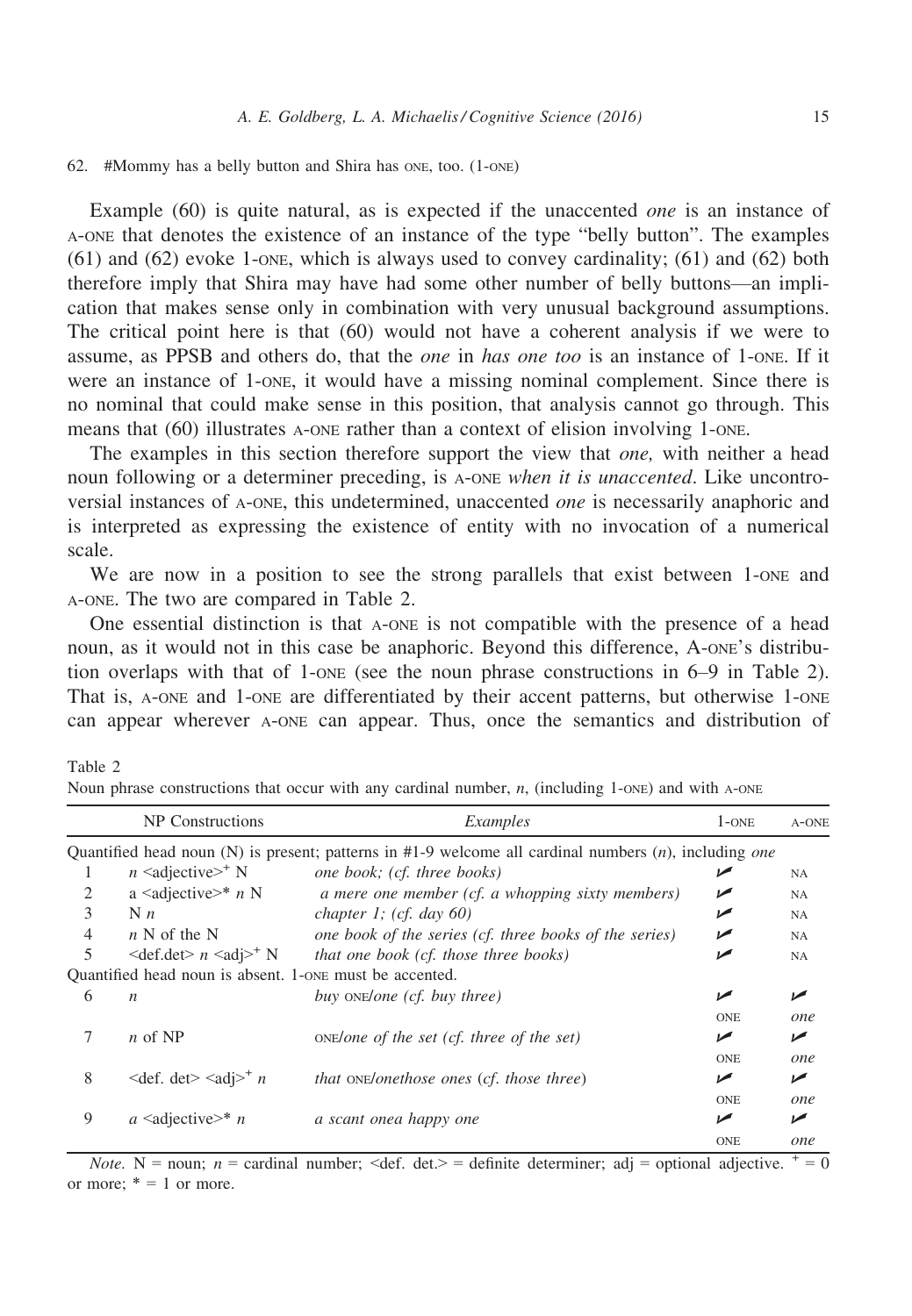cardinal numbers are appreciated, many grammatical properties of both 1-ONE and A-ONE follow with minimal stipulation.

Our treatment of cardinal numbers (including 1-ONE), A-ONE, and the relationship between them, is represented in Fig. 1. The distributional behavior of cardinal numbers is captured in the darker gray box as a list of tagmemic formulas. Each of these formulas represents a noun phrase construction, and each of these constructions can be combined with a *class of words* that includes cardinal numbers. In particular, cardinal numbers share certain distributional behaviors with determiners, adjectives and nouns, but they do not behave consistently like any of these grammatical categories. For example, determiners as well as cardinals can co-occur with count nouns to form noun phrases (a boy, one boy). Adjectives, as well as cardinals, can combine with determiners and count nouns to form noun phrases *(the handsome three boys; the handsome happy boys)*. Certain nouns as well as cardinal numbers can appear in the partitive construction (found three of the group; found part of the pizza). We therefore suggest that cardinal numbers comprise a special grammatical category.

We regard 1-one as a *lexeme* or lemma: an uninflected word that pairs form and function.<sup>18</sup> Its form is/w $\Lambda n$ , and it denotes the numeral 1. As a member of the grammatical category of cardinal numbers, 1-ONE shares its distributional properties with other cardinal numbers. 1-ONE is only distinguished from other cardinal numbers in that it necessarily receives a sentence accent whenever the head noun is unexpressed; this is represented by capital letters in Fig. 1 (" $n =$  one, two, three...").

A-ONE is a distinct lexeme from 1-ONE because it has its own function, but critically, its distribution and aspects of its function are *inherited from* (i.e., shared with) 1-one. In particular, A-ONE occurs in the same set of constructions as 1-ONE and other cardinal numbers without a head noun. The arrow in Fig. 1 represents a default inheritance relation-



Fig. 1. Tagmemic formulas representing the noun phrase constructions that combine with cardinal numbers and anaphoric *one*. N = noun; n = cardinal number;  $\langle \text{def. det.} \rangle$  = definite determiner; (adj) = optional adjective.  $* = 0$  or more;  $+ = 1$  or more.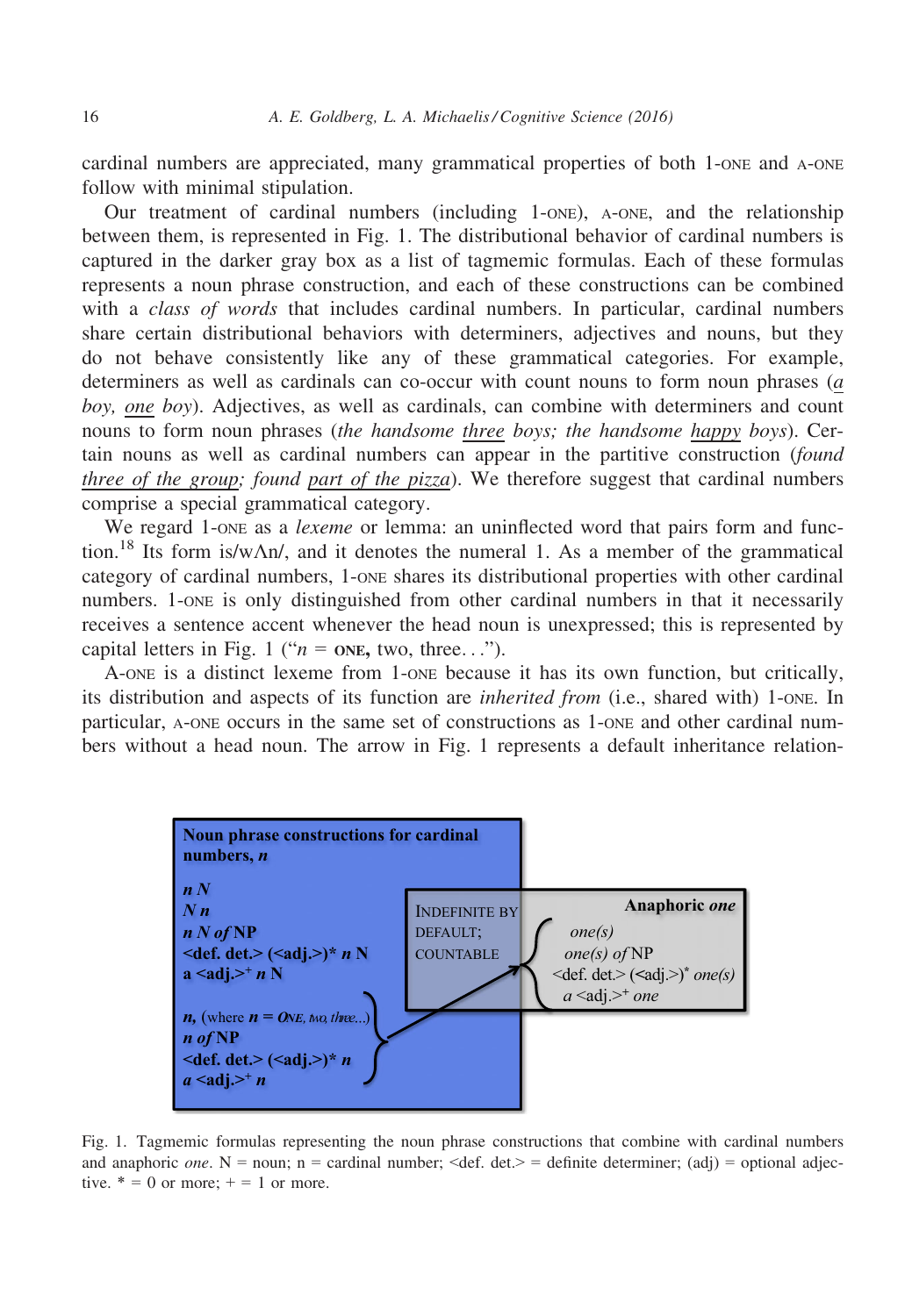ship, which allows us to capture what is shared between A-ONE and 1-ONE, as well as what is distinct. While 1-ONE must be accented in these constructions, A-ONE cannot be. With regard to function, A-ONE, like the cardinal numbers, evokes an individuated (countable) entity and is interpreted as indefinite by default. Unlike 1-ONE, A-ONE does not foreground its cardinality, and A-ONE can receive plural inflection, in which case it refers to an aggregate and not a singleton.

The inheritance relation that we postulate appears to recapitulate the historical development that yielded A-ONE from 1-ONE. We suggest that this development involved "pragmatic strengthening": ([Traugott, 1988](https://www.researchgate.net/publication/247220313_Pragmatic_Strengthening_and_Grammaticalization?el=1_x_8&enrichId=rgreq-6e07dde136e9c9ee84cd57dfdaebe836-XXX&enrichSource=Y292ZXJQYWdlOzMwNzg0MTMyNTtBUzo0MDg0NjE2NjY5OTYyMjRAMTQ3NDM5NjI1ODc3Ng==)): a split within a lexical category that occurs when a happenstance contextual implication of a word is taken to be a distinct sense of that word (as when the *post hoc, ergo propter hoc* mode of inference caused the temporal connective *since* to develop an additional, causal sense). The differentiation of 1-ONE and A-ONE may have begun through pragmatic strengthening during the Middle English period in contexts like (63). In this passage, from *The Canterbury Tales*, the Middle English original is shown with interlinear glosses and instances of one (oon) are shown in boldface:

63. Bothe in oon armes, wroght ful richely, both under one coat of arms, very richly wrought, Of whiche two, Arcita highte that oon, of which two, Arcite was-named that one. (Chaucer, The Canterbury Tales 1012-1013)

This passage exemplifies both major functions of one: 1-one (*oon armes*) in the first line and A-ONE (that oon) in the second. While one (oon) in the second instance implies a numerical upper bound (only one of the two was called Arcite), this implication is backgrounded here: the referent denoted by that one is non-focal and non-contrastive; the focus is instead the clause-initial argument Arcita ("of which two, ARCITE was-named that one"). Thus, it would appear that the elliptical contexts, in which one appears without an accompanying nominal, were rich contexts for reanalysis of the numeral as a pronominal anaphor. $19$ 

## 5. Should all numerals including 1-ONE be treated as anaphors?

One might argue that we do not take our proposal far enough. Once we recognize the close relationship between anaphoric and cardinal uses of one, we could choose to treat all cardinal numbers as anaphoric when they appear without mention of the quantified entity (e.g., She bought three).<sup>20</sup> These cases are conventionally considered elliptical, not anaphoric, based on the following alternation:

- 64. She bought three.  $\approx$  She bought three things.
- 65. I only want those three.  $\approx$  I only want those three things.
- 66. They are just three of the set.  $\approx$  They are just three members of the set.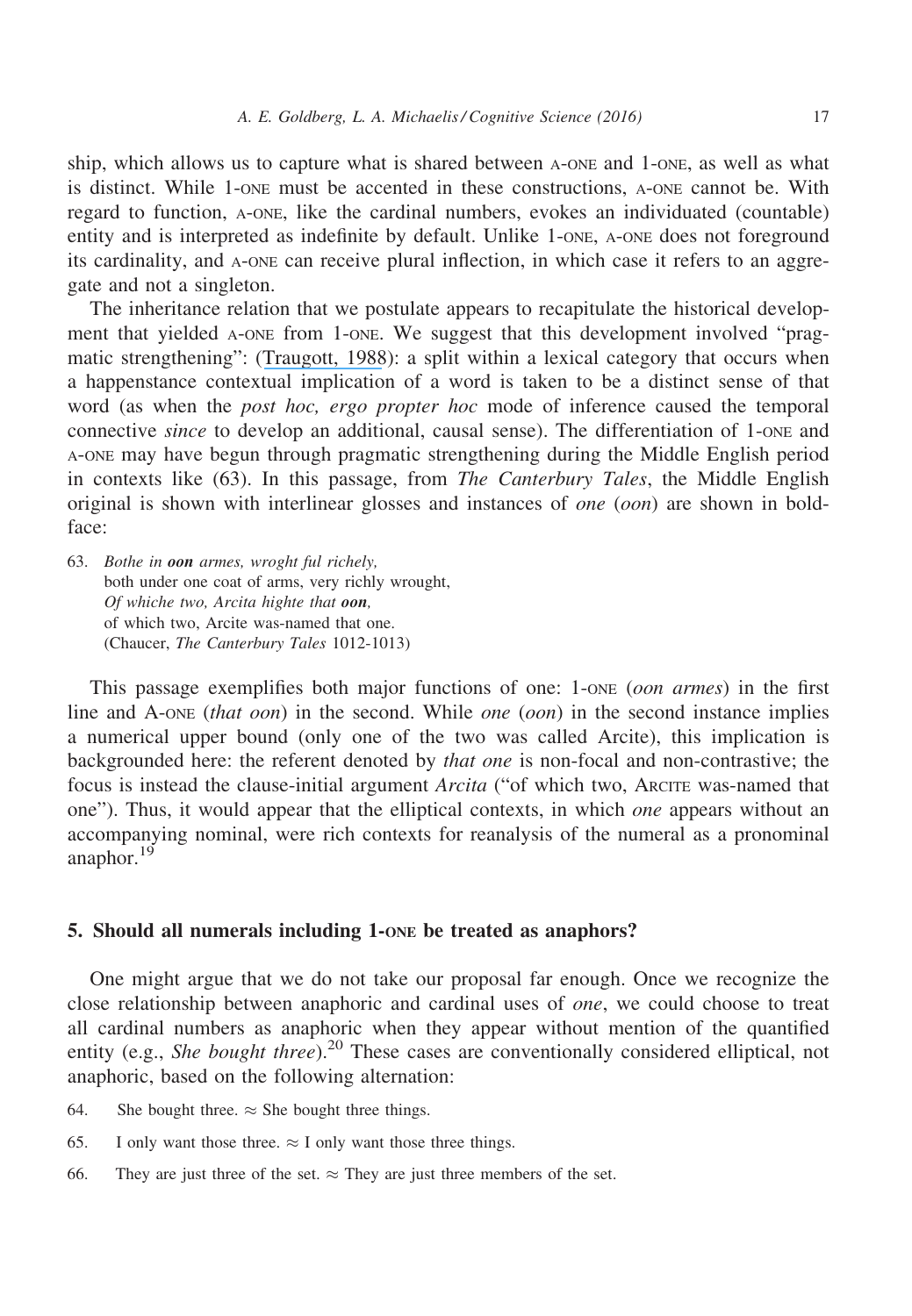In such cases, the quantified entity is an optional sister to the cardinal number, in contrast to standard cases of anaphora, which involve the expression of either the anaphor or a referentially equivalent lexical expression, but not both.

But we can alternatively view cardinal numbers as alternating with deictic *anaphors*, as in (67):

67. She bought those.  $\approx$  She bought three.

We do not assume that anaphoric or elliptical expressions contain invisible or inaudible elements, but only that the required interpretation be recoverable on the basis of the linguistic or extralinguistic context (cf. also Culicover & Jackendoff, 2005, 2012). In other words, the surface structure of a 'bare cardinal' like three in (67) is indistinguishable from that of an anaphoric pronoun.

If cardinal numbers appearing without mention of the quantified entity are considered anaphoric, the relationship between 1-ONE and A-ONE is correspondingly strengthened. If we adopt this perspective, then the difference between what we have thus far referred to, respectively, as A-ONE and 1-ONE is the fact that the cardinality is emphasized when one is accented, and is backgrounded when one is not accented.

68. a. I want ONE. (anaphor with cardinality emphasized) b. I WANT one. (anaphor with cardinality deemphasized)

In both cases, the word *one* serves as a cue to retrieve an entity of the relevant type from the linguistic or non-linguistic context. The only uniquely anaphoric expression, if we follow this view, would be the plural anaphor, *ones*, which clearly does not convey the cardinality of "1" whether emphasized or deemphasized.

At the same time, it is clear that singular *one* is distinct from other cardinal numbers in allowing its cardinality to be deemphasized or backgrounded to the extent that it does. Other cardinal numbers, whether accented or not, cannot avoid conveying their cardinality. Note that two in the second clause of (69), unlike prosodically weak one as used in (55), repeated below as (70), necessarily evokes a cardinality, and thus the possibility that Shira may have had some number of ears other than two:

69. # Mommy has  $\{(two), (a pair of), ()\}$  ears and Shira has two too.

70. Mommy has a belly button and Shira has one too. (A-ONE)

To summarize, we do not here take a strong position on whether bare numerals are anaphoric or elliptical, since there is no obvious basis on which to choose between the two analyses. But we suggest that 1-ONE and A-ONE are two distinct but closely related lemmas, in that the existence of A-ONE does not simply follow from pragmatics; it is a conventional, learned aspect of English. We distinguish, A-ONE from 1-ONE, not based on the potential for anaphoric reference, but rather based on the fact that A-ONE deemphasizes the numerical scale to an extent not possible for cardinal numbers. We view the existence of the plural anaphor, ones, as the natural extension of this fact.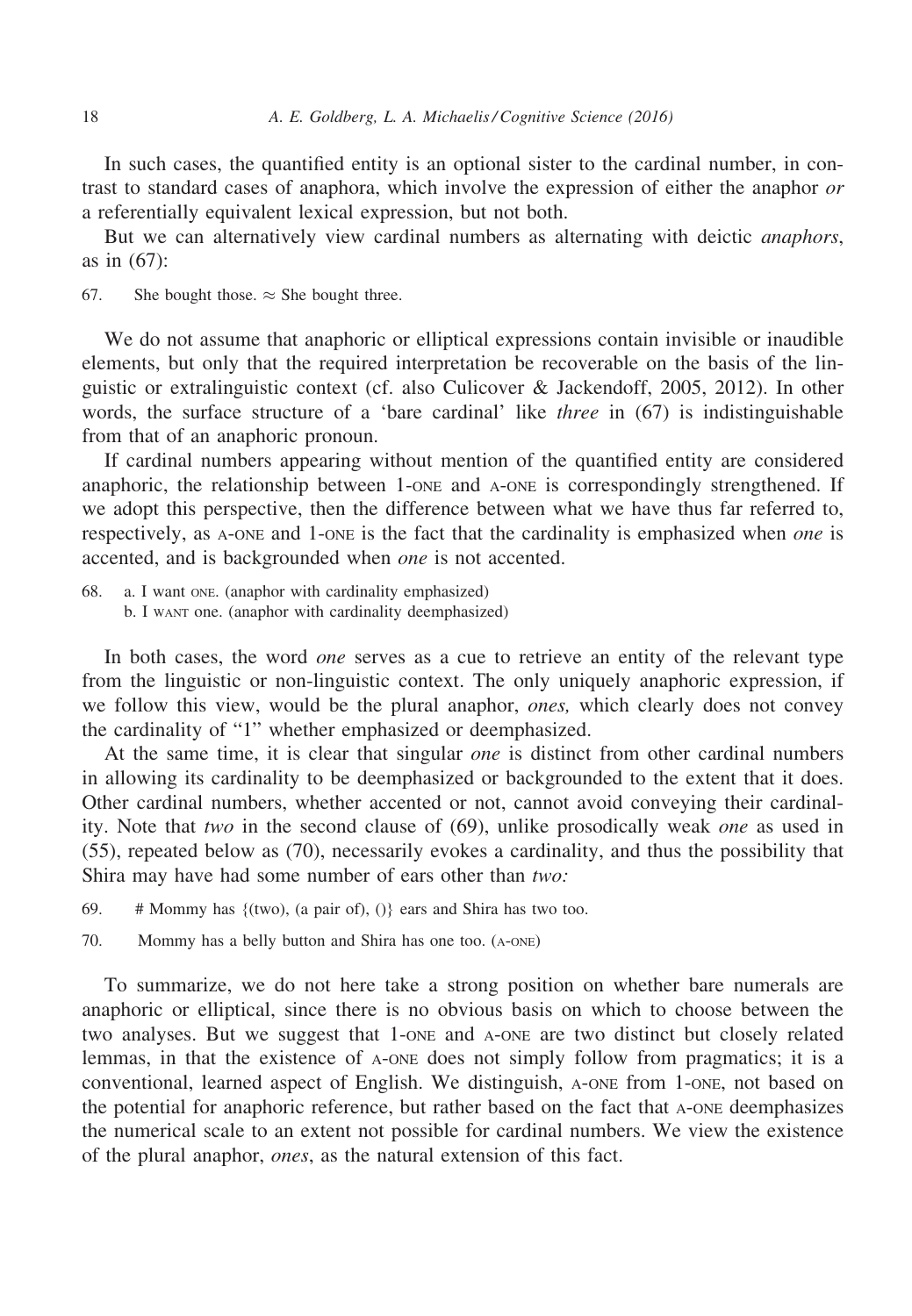# 6. Idiomatic NP constructions involving ONE

In accordance with a growing consensus (e.g., [Bybee, 2010;](https://www.researchgate.net/publication/272816245_Language_Usage_and_Cognition?el=1_x_8&enrichId=rgreq-6e07dde136e9c9ee84cd57dfdaebe836-XXX&enrichSource=Y292ZXJQYWdlOzMwNzg0MTMyNTtBUzo0MDg0NjE2NjY5OTYyMjRAMTQ3NDM5NjI1ODc3Ng==) [Culicover, 1999;](https://www.researchgate.net/publication/247692251_Syntactic_Nuts_Hard_Cases_in_Syntax?el=1_x_8&enrichId=rgreq-6e07dde136e9c9ee84cd57dfdaebe836-XXX&enrichSource=Y292ZXJQYWdlOzMwNzg0MTMyNTtBUzo0MDg0NjE2NjY5OTYyMjRAMTQ3NDM5NjI1ODc3Ng==) [Gold](https://www.researchgate.net/publication/272816446_Constructions_at_Work_The_Nature_of_Generalization_in_Language?el=1_x_8&enrichId=rgreq-6e07dde136e9c9ee84cd57dfdaebe836-XXX&enrichSource=Y292ZXJQYWdlOzMwNzg0MTMyNTtBUzo0MDg0NjE2NjY5OTYyMjRAMTQ3NDM5NjI1ODc3Ng==)[berg, 2006;](https://www.researchgate.net/publication/272816446_Constructions_at_Work_The_Nature_of_Generalization_in_Language?el=1_x_8&enrichId=rgreq-6e07dde136e9c9ee84cd57dfdaebe836-XXX&enrichSource=Y292ZXJQYWdlOzMwNzg0MTMyNTtBUzo0MDg0NjE2NjY5OTYyMjRAMTQ3NDM5NjI1ODc3Ng==) [Jackendoff, 2002;](https://www.researchgate.net/publication/8337998_Precis_of_Foundations_of_Language_Brain_Meaning_Grammar_Evolution?el=1_x_8&enrichId=rgreq-6e07dde136e9c9ee84cd57dfdaebe836-XXX&enrichSource=Y292ZXJQYWdlOzMwNzg0MTMyNTtBUzo0MDg0NjE2NjY5OTYyMjRAMTQ3NDM5NjI1ODc3Ng==) [Tomasello, 2003](https://www.researchgate.net/publication/285018128_A_Usage-Based_Approach_to_Child_Language_Acquisition?el=1_x_8&enrichId=rgreq-6e07dde136e9c9ee84cd57dfdaebe836-XXX&enrichSource=Y292ZXJQYWdlOzMwNzg0MTMyNTtBUzo0MDg0NjE2NjY5OTYyMjRAMTQ3NDM5NjI1ODc3Ng==)), we view a language as presenting a continuum of idiomaticity, or generality, of expressions; a constructionist approach describes this continuum with an array of constructions of correspondingly graded generality. Thus, in addition to the general patterns outlined above, we also recognize a set of contextually restricted patterns involving one, as described in the following subsections. To see that these cases are somewhat distinct from 1-ONE cases described above, we note that no other cardinal number may be substituted for one in the examples (we thank Peter Culicover, p.c., for this observation).

### 6.1. One for all

In certain formal registers, *one* is used as third-person generic pronoun referring to a human:

- 71. "One should not do everything oneself."
- 72. "One must always look for other solutions."

This one is used to imply any arbitrarily chosen person, and since something that is true of any arbitrarily chosen member of a group is true of all members of the group, this use of *one* implies a generality that does not hold of anaphoric uses of *one*: It expresses universal rather than existential quantification.

# 6.2. A  $\leq$ adjective $\geq$  one (referring to humans)

In certain cases in which no linguistic antecedent or contextual referent is present, one is typically understood to refer to a human, as in (73) and (74):

- 73. Nell wasn't a great one for compliments, she didn't like people. (K. Atkinson, Behind the Scenes at the Museum [1996], cited in the OED)
- 74. He's a brave one, dammit. That's for sure. He's a proper Herod. (W. Mysliwski, Stone Upon Stone)

Another case in which one is necessarily interpreted as referring to a human is mentioned in 6.3.

# 6.3.  $\langle NP \rangle$ , for one, (referring to humans)

The parenthetical expression, <NP>, for one, also restricts the interpretation of one to humans, or entities construed as animate, as in  $(75–77)$ . The phrase indicates that a particular property holds of at least one person and implies that there are, or are likely to be, others to whom it also applies.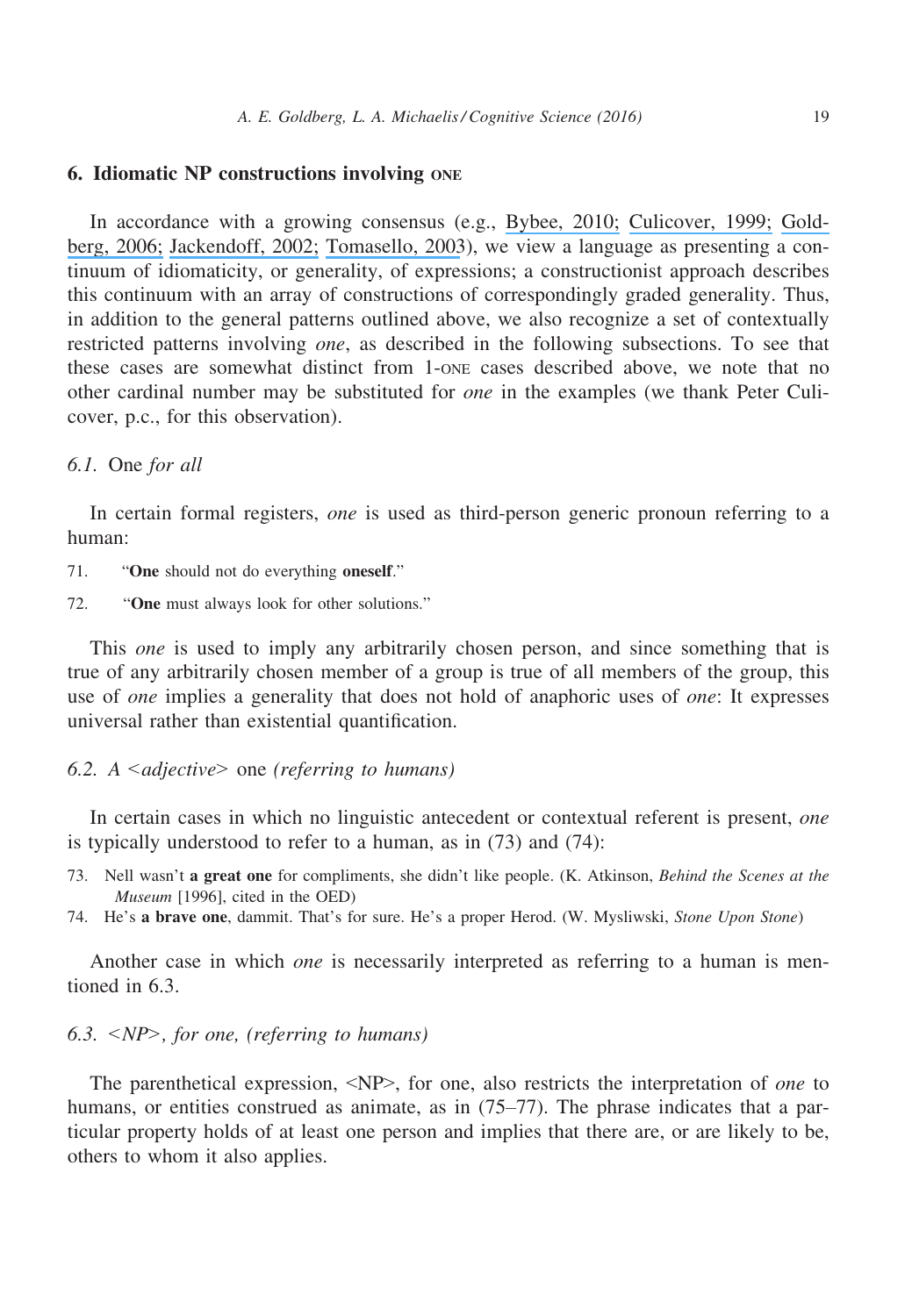- 75. "And I for one, I've always dreamed of eating a hot pocket with the president and Batman."
- 76. "If CITES doesn't ease the ban at next year's gathering, Zimbabwe for one says it will start selling off its ivory and rhino horn stockpile."
- 77. Who could be against those things? Well, Obama for one, followed by House Speaker Nancy Pelosi, House member Barney Frank, and everyone else who favors what is question-beggingly called reform. (Google)

## 6.4. One another

The expression *one another* denotes an argument of a reciprocal predication. It is not restricted to animate entities, as the following attested example demonstrates:

78. "I'm happy to do this radio interview with you today, and, you know, I write books, and all these things are connected to one another."

Yet, corpus searches reveal that it is highly likely to occur with animates. Among the top 8 collocates of one another in COCA are respect, communicate, interact, relate, compete, related, and contact.

6.5. A good one (a joke); a cold one (a beer)

The phrase *a good one* can be used without a linguistic or extralinguistic antecedent to refer to some type of joke or trick.

79. "Mr. LESKO: laughs, 'That's a good one."

By contrast, the phrase *a cold one* is conventionally used to refer to a commercially distributed unit of beer (this usage is more prevalent in COCA than the use of a cold one to refer to a day's weather):

80. "But giving up a relaxing cocktail, glass of wine or a cold one with friends can be difficult for any dieter."

# 6.6. Particular one

The usage at issue here is an exception to our claim that accented cardinal *one* necessarily implicates a numerical upper bound. It is illustrated in (81):

81. "One doctor said he receives just \$1,700 in fees for prenatal care and delivery."

While *one* in (81) would receive prosodic prominence, the sentence is not construed as implicating that one and only one doctor made the comment in question. Instead, *one* doctor is construed as meaning "a particular doctor, as distinct from other doctors." In this function, one is highly compatible with indefinite this (This one doctor said...). The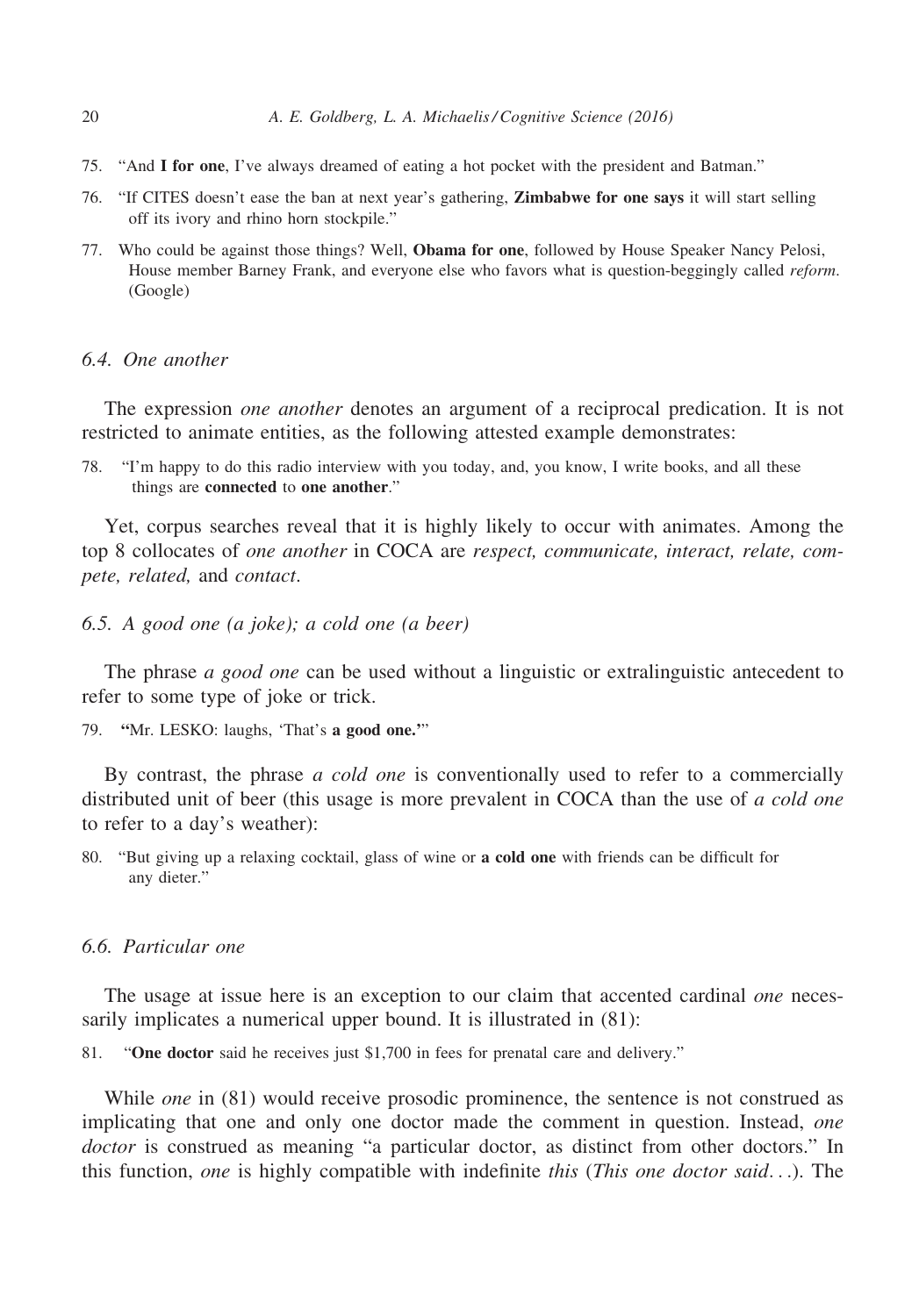"particular one" usage is closely related to a correlative usage in which a predication takes both a one NP and an (an)other NP as arguments:

- 82. "They want their leaders to be prosperous. One hand washes the other."
- 83. "Which is why you can't record two channels, or watch one while recording another, anymore." (Google)

While the "particular one" usage pattern is idiosyncratic, it represents a contrastive function similar to that of cardinal *one*: The latter contrasts the denoted cardinality with any higher one ("one and no more than one"), while the former contrasts the denoted exemplar with others of the same type.

# 6.7. A one (as negative polarity item)

There is a slightly archaic phrase, *a one*, which behaves as a negative polarity item. Specifically, *a one* can only occur in the context of a negative, which lends it the interpretation of "a single one."

- 84. "There aren't any tourists. Not a one."
- 85. "there's hardly a one of them who didn't get badly into drugs or cults or booze."
- 86. "Nary a one, Madam President, other than a hot toddy."

The OED notes a distinct, archaic idiomatic interpretation of a one: "a person who is remarkable, outrageous, impudent, or otherwise distinctive; esp. in you are a one" (see note  $\overline{40}$ .

## 7. Conclusion: A network of related cases

We have noted a number of regularities derivable from properties that 1-one shares with other cardinal numbers and that A-ONE shares with 1-ONE. These common properties additionally allow us to relate the idiosyncratic constructions described in Section 6 to the two more general patterns that license, respectively, A-ONE and 1-ONE. The full network of constructions we propose is diagrammed in Fig. 2.

This present analysis does not conform to certain widespread assumptions about syntax. We not only abandon the view of *one* as a form of syntactic replacement (Culicover  $\&$ Jackendoff, 2005; [Jackendoff, 1977](https://www.researchgate.net/publication/230876137_X-bar_Syntax_A_Study_of_Phrase_Structure?el=1_x_8&enrichId=rgreq-6e07dde136e9c9ee84cd57dfdaebe836-XXX&enrichSource=Y292ZXJQYWdlOzMwNzg0MTMyNTtBUzo0MDg0NjE2NjY5OTYyMjRAMTQ3NDM5NjI1ODc3Ng==); PPSB), but also describe syntactic differences among uses of *one* without relying on grammatical category differences. While syntacticians normally think of a word as "having" a grammatical category that determines its contexts of occurrence, we have seen that both 1-ONE and A-ONE fill constructional slots that are otherwise reserved for determiners, quantifiers, adjectives or nouns (depending on the construction). In this way, the present account is radically construction-based: Combinatoric behaviors are attributed to constructional affordances rather than head-driven selection.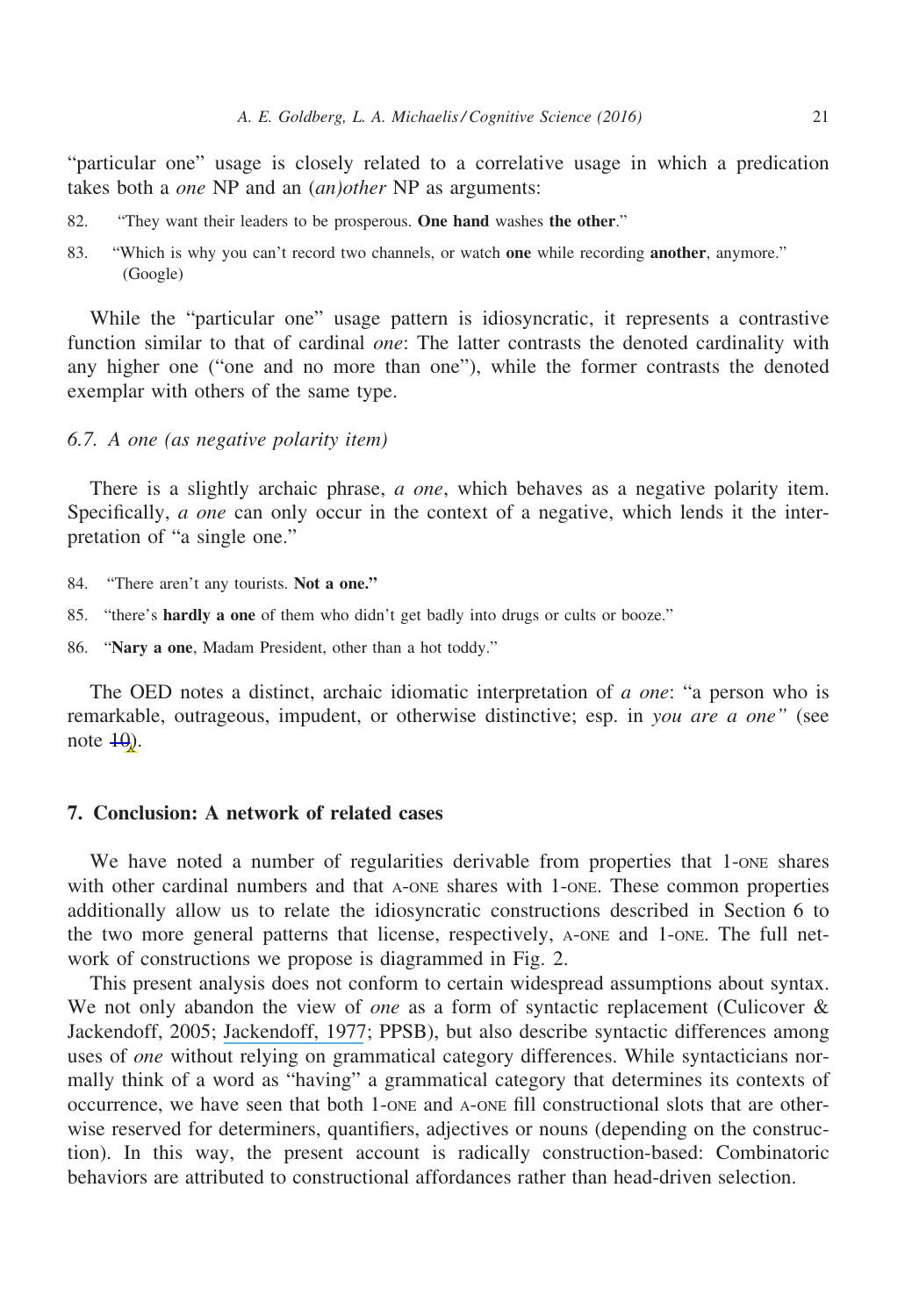

Fig. 2. Family of NP constructions involving cardinal numbers and *one*. N = noun; n = cardinal number;  $\leq$ def. det. $>$  = definite determiner; (adj) = optional adjective.

Both the interpretive and combinatoric potentials of A-ONE are motivated by 1-ONE. In particular, the fact that A-ONE refers only to countable entities, and the fact that it is interpreted indefinitely are attributable to properties of cardinal integers, including 1-one. Moreover, we have argued that the range of constructions that welcome A-ONE is identical to those in which 1-ONE occurs (when the nominal is elided). The two are distinguished in terms of information structure, with only 1-ONE potentially construed as a focal argument or discourse-new topic; correspondingly 1-ONE receives a primary accent when it appears without a head noun, while A-ONE does not. The discourse-pragmatic contexts that invite the A-ONE reading are also contexts in which one is likely to be modified, owing to Gricean constraints.

A network of constructions—including several highly contextually restricted idiosyncratic constructions—is required to describe the full range of conditions governing the meaning and use of *one*. While *one* may not, in the end, illuminate the structure of the noun phrase, it does offer a window into the nature of our knowledge of language.

# Acknowledgments

We are grateful to Ray Jackendoff, Peter Culicover, and two anonymous reviewers for extremely helpful comments on an earlier draft.

# **Notes**

1. Here and below, quotation marks are used to indicate examples retrieved from the 450 million-word Contemporary Corpus of American English (Davies, 2008).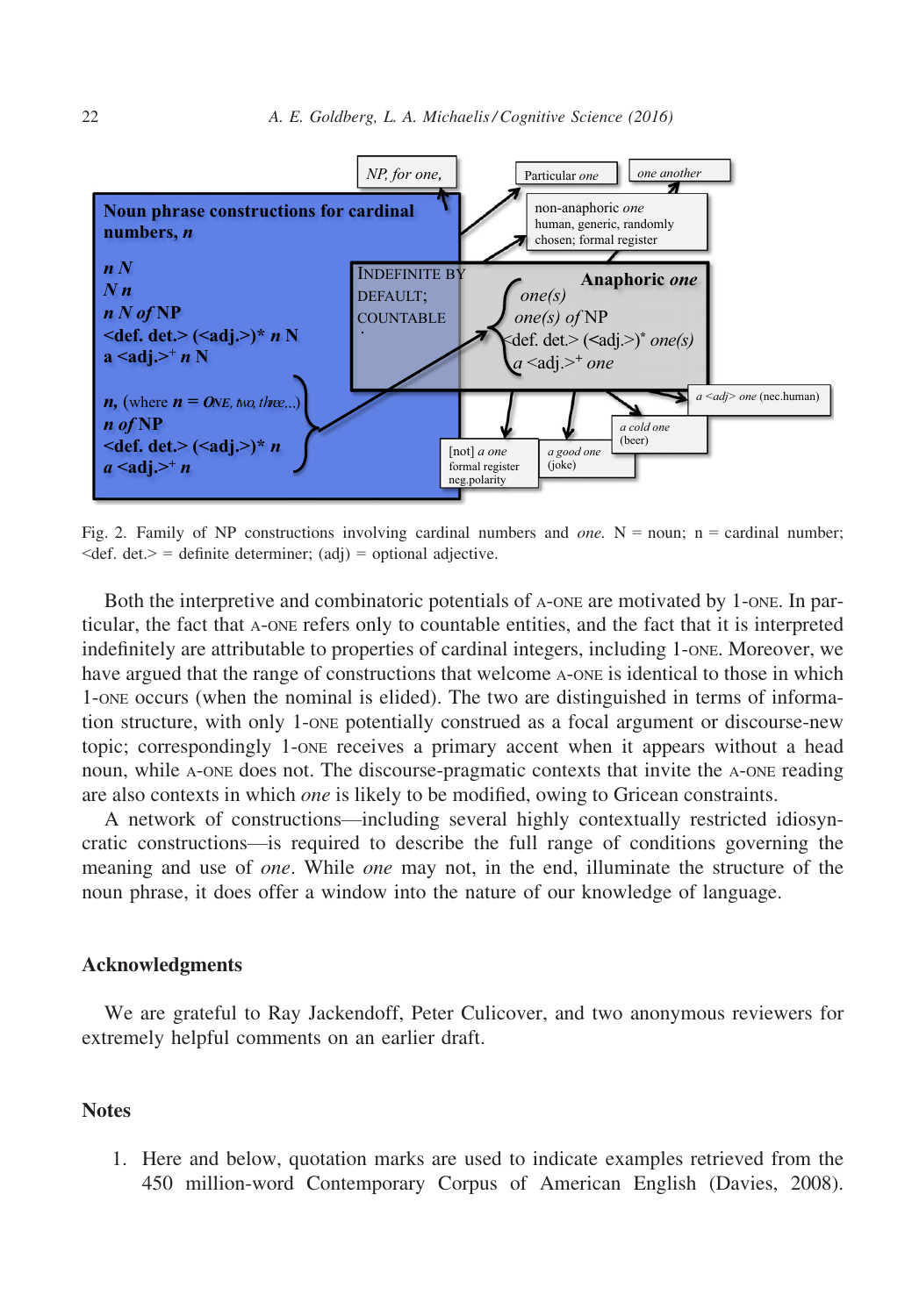Constructed examples and those retrieved from other sources appear without quotes; in the latter case, the source is indicated (e.g., Google).

- 2. Anomalous uses are indicated by a preceding "??"
- 3. In these and subsequent examples, small caps represent points of prosodic prominence.
- 4. We include the generic use of *one* to refer to a person in this list (5c), although it is more widespread than many of the other cases on the list. See Section 6.1.
- 5. The compound *bus stop* is generally assumed to be a noun, so that *one* in  $(11)$ appears to refer to a subpart of the noun ("stop") (see also Culicover & Jackendoff, 2010).
- 6. As Payne et al. (2013) make clear, Lidz et al.'s finding is not actually predicted by their own syntactic analysis, since they assume the phrase-structure rule  $N' \rightarrow N$ and thus the following structure:  $[[The]_D [[yellow]_{AP} [[bottom]_{N}]/_{NP}$ . This analysis entails that the bare noun *bottle* is both a N *and* a N'. Thus, if the interpretive constraint is simply that one must refer to an  $N'$ , one in (6) should have been interpreted as referring to "bottle" just as readily as "yellow bottle."
- 7. A similar generalization was captured in formal terms by Jackendoff (1977): 130 by means of a rule of "Cardinal a deletion" (see also Perlmutter, 1970).
- 8. Note that some, normally an indefinite determiner, can be added to cardinal numbers, but it does not in this case have its normal indefinite interpretation. Instead, some three thousand means "roughly or approximately three thousand." Some has also been grammaticalized with one yielding someone, which necessarily refers to a person. The fact that some is not combined with cardinal numbers as an indefinite determiner provides additional support for the claim that adding the indefinite determiner,  $a$ , to 1-one results in redundancy. But see Section 6.6 for the negative polarity case of <*not*> *a one*.
- 9. Redundant expressions can be used emphatically (e.g., one single solitary example) and a one was used this way in the 1800s, as in (a), but this use has become obsolete and nowadays a one only occurs as a negative polarity item. (a) 1839 Dickens Nicholas Nickleby ix. 82Well

... You are a one to keep company. (OED)

- 10. Jackendoff (1977): 130 noted cases like  $(21)$ – $(23)$  (*a beautiful two weeks; a dusty* four miles) and suggested that one did not allow this type of modification citing (\*a beautiful one day).
- 11. The type of sentence that is traditionally used to support the idea that numbers refer to lower bounds are those like (a), which are judged to be acceptable in the literature.
	- (a) I have three children. In fact, I have four.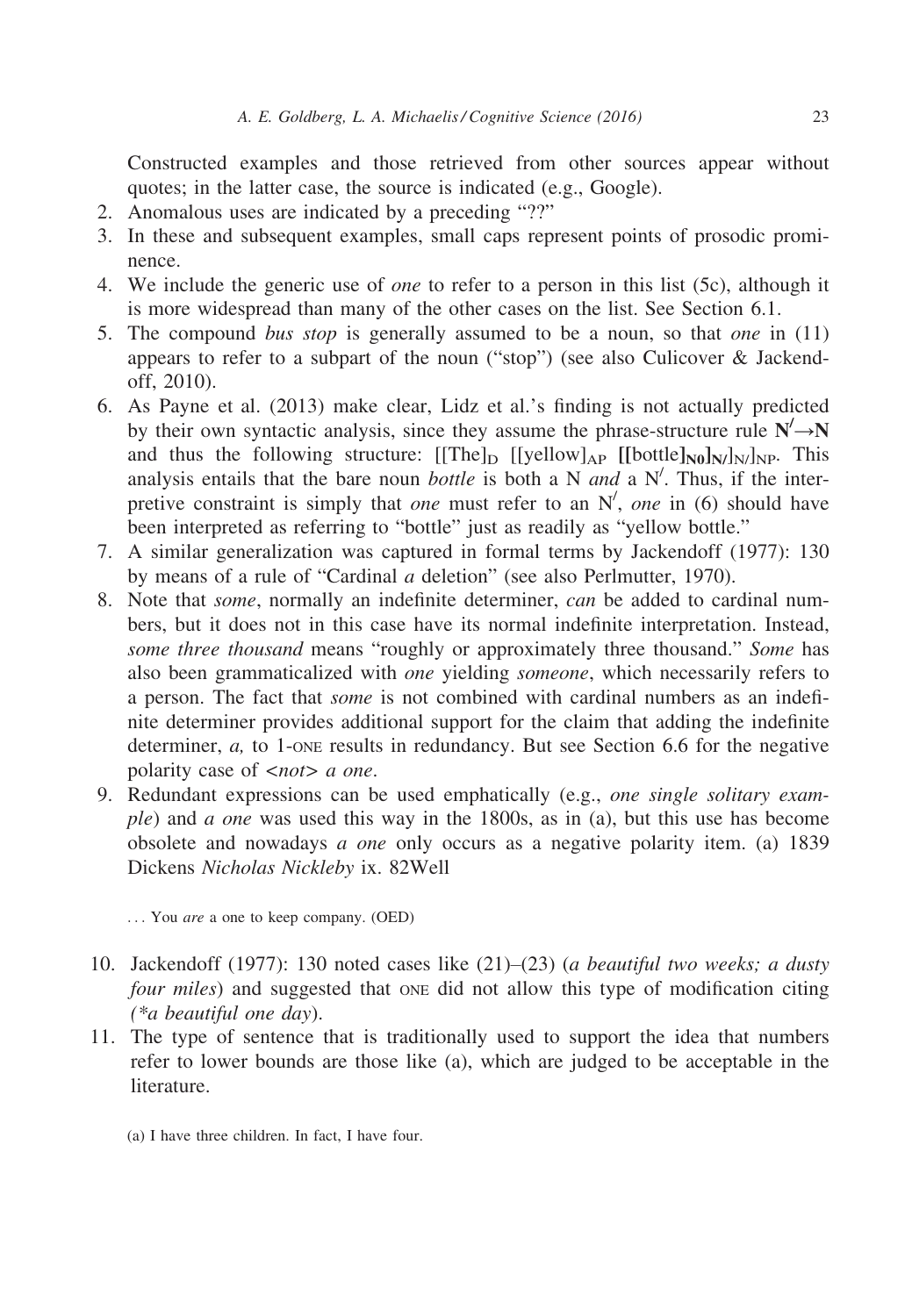We submit that only trained linguists or philosophers would find this pair of sentences felicitous in a neutral context. We use what we find to be a more compelling example, (28).

12. In fact, upward-compatible readings are not privileged, as "at most" readings are sometimes warranted instead. For example, as Jackendoff (personal communication) points out, thirty-two means "at most thirty-two" in the context of a discussion about falling temperature:

(a) A: It's freezing cold out there. Is it 32 (degrees) yet? B: Yes, in fact it's 28.

The availability of both upward- and downward-compatible readings for numbers is additional evidence that interval readings are contextually computed.

- 13. Kayne (2015) suggests unifying A-ONE and 1-ONE, but in a way that is quite distinct from the present proposal. Specifically, Kayne proposes treating one as a morphologically complex determiner:  $w - + a_n$ , where w- is a (singular) classifier and an, the familiar indefinite article. He further proposes that one always occurs with a noun, although that noun may be inaudible. To account for the fact that one may occur with other determiners (the one man, a cheerful one, one blue one), Kayne suggests that two, possibly identical, determiners may co-occur. This is required on his account in order to account for, e.g., an orange one which he would need to analyze as "an orange w- an <inaudible noun>."
- 14. Following a well-established convention of phrase-structure grammar, we treat single words like one as NPs when they serve in roles otherwise reserved for phrasal nominal expressions (i.e., as complements of verbs and other predicators).
- 15. See [Barbiers \(2007\)](https://www.researchgate.net/publication/46695297_Indefinite_numerals_ONE_and_MANY_and_the_cause_of_ordinal_suppletion?el=1_x_8&enrichId=rgreq-6e07dde136e9c9ee84cd57dfdaebe836-XXX&enrichSource=Y292ZXJQYWdlOzMwNzg0MTMyNTtBUzo0MDg0NjE2NjY5OTYyMjRAMTQ3NDM5NjI1ODc3Ng==) for discussion of the ordinal form for "first" in Germanic languages.
- 16. The accent placement principle operative here is described by Lambrecht and Michaelis (1998) as the Discourse Function of Sentence Accents, which captures the fact that both focal arguments and new or contrastive topic referents receive prosodic prominence. (An example of a new or contrastive topic is found in 51a.) The principle is stated thus: "A sentence accent indicates an instruction from the speaker to the hearer to **establish** a pragmatic relation between a denotatum and a proposition" (1998: 498).
- 17. While the deaccentuation of A-ONE, an indefinite pronoun, seems to suggest that it denotes a topical entity like *it* does in the sentence  $I$  *found it*, indefinite pronouns (e.g., something) cannot generally be construed as having topical referents (??As for something, it's broken). There is, however, a discourse-pragmatic property that unites indefinite pronouns (which do not denote topical entities) and definite pronouns (which typically do): namely, no referent-recovery effort is expected, either because the referent's identity is already obvious or because it is irrelevant for present purposes (Lambrecht & Michaelis, 1998: 515).
- 18. Instead of *lexeme*, the term *construction* could be used on the assumption that word forms are a type of construction, insofar as both are learned pairings of form and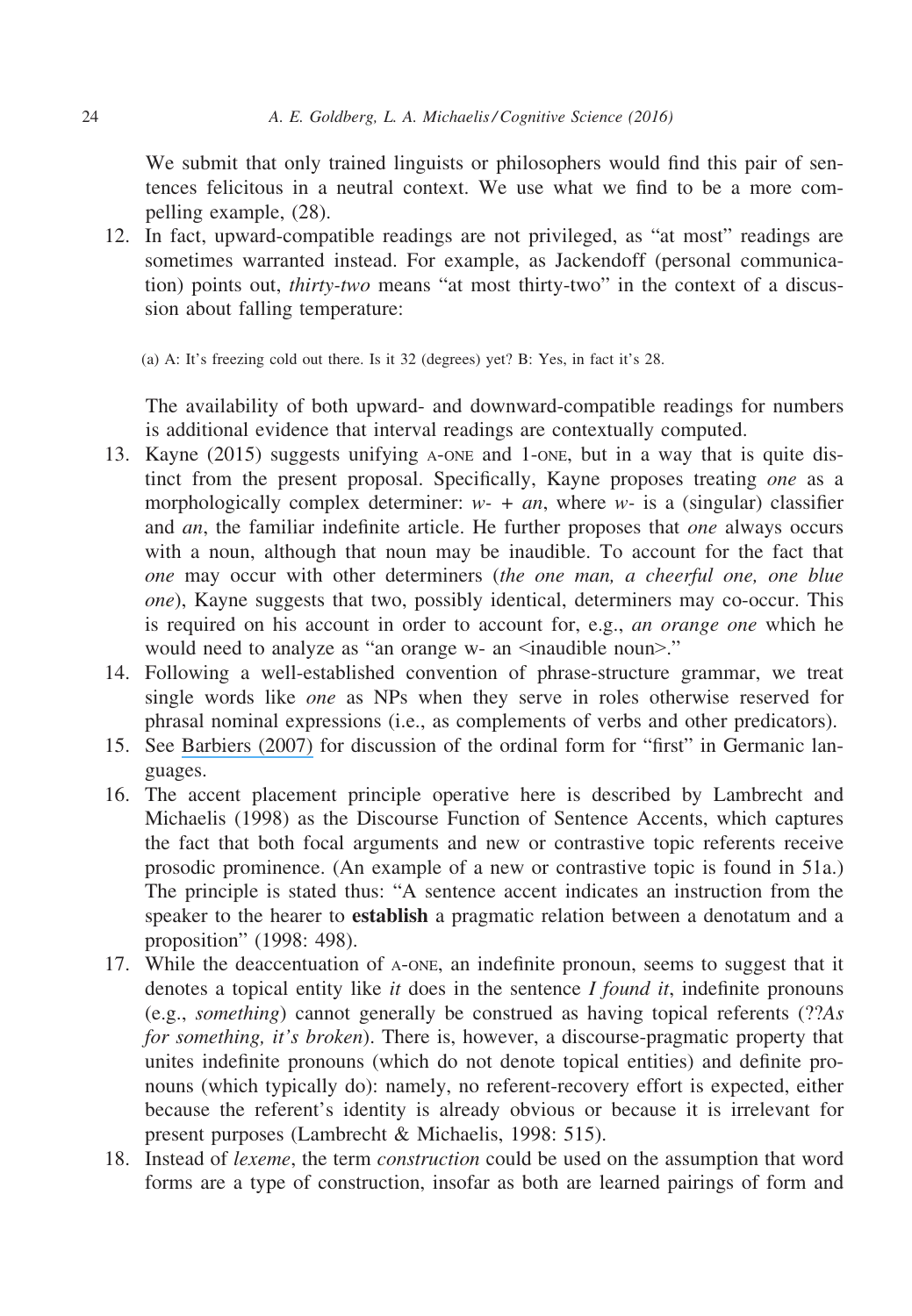function at varying levels of abstraction (e.g., [Goldberg, 2006](https://www.researchgate.net/publication/272816446_Constructions_at_Work_The_Nature_of_Generalization_in_Language?el=1_x_8&enrichId=rgreq-6e07dde136e9c9ee84cd57dfdaebe836-XXX&enrichSource=Y292ZXJQYWdlOzMwNzg0MTMyNTtBUzo0MDg0NjE2NjY5OTYyMjRAMTQ3NDM5NjI1ODc3Ng==)). But we here follow common terminology in differentiating word forms *(lexemes)* from phrasal syntactic patterns (constructions). We intend lexeme to be interchangeable with lemma.

- 19. While *The Canterbury Tales* appears to contain no instances of plural *one*, plurality is frequently conveyed through the combination of many and one ("many a one"), as in As it were blody dropes many oon "as if it were bloody drops, many a one" (2340) and Yemen on foote, and communes many oon "Yeomen on foot and foot soldiers, many a one" (2509). Such examples are suggestive of a grammaticized pronominal function (A-ONE).
- 20. We are grateful to Ray Jackendoff (personal communication) for nudging us toward this treatment, which he recalls first suggesting to his grade-school teacher!

# **References**

- [Akhtar, N., Callanan, M., Pullum, G. K., & Scholz, B. C. \(2004\). Learning antecedents for anaphoric one.](https://www.researchgate.net/publication/8558112_Learning_antecedents_for_anaphoric_one?el=1_x_8&enrichId=rgreq-6e07dde136e9c9ee84cd57dfdaebe836-XXX&enrichSource=Y292ZXJQYWdlOzMwNzg0MTMyNTtBUzo0MDg0NjE2NjY5OTYyMjRAMTQ3NDM5NjI1ODc3Ng==) [Cognition](https://www.researchgate.net/publication/8558112_Learning_antecedents_for_anaphoric_one?el=1_x_8&enrichId=rgreq-6e07dde136e9c9ee84cd57dfdaebe836-XXX&enrichSource=Y292ZXJQYWdlOzMwNzg0MTMyNTtBUzo0MDg0NjE2NjY5OTYyMjRAMTQ3NDM5NjI1ODc3Ng==), 93, 141–145.
- [Anscombre, J. C., & Ducrot, O. \(1983\).](https://www.researchgate.net/publication/246625736_L) L'argumentation dans la langue. Cambridge, UK: Cambridge [University Press.](https://www.researchgate.net/publication/246625736_L)
- Baker, C. L. (1978). [Introduction to generative transformational syntax](https://www.researchgate.net/publication/242482015_Introduction_to_Generative-Transformational_Syntax?el=1_x_8&enrichId=rgreq-6e07dde136e9c9ee84cd57dfdaebe836-XXX&enrichSource=Y292ZXJQYWdlOzMwNzg0MTMyNTtBUzo0MDg0NjE2NjY5OTYyMjRAMTQ3NDM5NjI1ODc3Ng==). Englewood Cliffs, NJ: Prentice-Hall.
- [Barbiers, S. \(2007\). Indefinite numerals one and many and the cause of ordinal suppletion.](https://www.researchgate.net/publication/46695297_Indefinite_numerals_ONE_and_MANY_and_the_cause_of_ordinal_suppletion?el=1_x_8&enrichId=rgreq-6e07dde136e9c9ee84cd57dfdaebe836-XXX&enrichSource=Y292ZXJQYWdlOzMwNzg0MTMyNTtBUzo0MDg0NjE2NjY5OTYyMjRAMTQ3NDM5NjI1ODc3Ng==) Lingua, 117, 859–[880.](https://www.researchgate.net/publication/46695297_Indefinite_numerals_ONE_and_MANY_and_the_cause_of_ordinal_suppletion?el=1_x_8&enrichId=rgreq-6e07dde136e9c9ee84cd57dfdaebe836-XXX&enrichSource=Y292ZXJQYWdlOzMwNzg0MTMyNTtBUzo0MDg0NjE2NjY5OTYyMjRAMTQ3NDM5NjI1ODc3Ng==)
- Bybee, J. (2010). Language, usage and cognition[. Cambridge, England: Cambridge University Press.](https://www.researchgate.net/publication/272816245_Language_Usage_and_Cognition?el=1_x_8&enrichId=rgreq-6e07dde136e9c9ee84cd57dfdaebe836-XXX&enrichSource=Y292ZXJQYWdlOzMwNzg0MTMyNTtBUzo0MDg0NjE2NjY5OTYyMjRAMTQ3NDM5NjI1ODc3Ng==)
- Carnie, A. (2012). [Syntax: A generative introduction](https://www.researchgate.net/publication/50952768_Syntax_A_Generative_Introduction?el=1_x_8&enrichId=rgreq-6e07dde136e9c9ee84cd57dfdaebe836-XXX&enrichSource=Y292ZXJQYWdlOzMwNzg0MTMyNTtBUzo0MDg0NjE2NjY5OTYyMjRAMTQ3NDM5NjI1ODc3Ng==). Malden, MA: Wiley-Blackwell.
- Cowper, E. (1992). A concise introduction to syntactic theory. Chicago, IL: University of Chicago Press.
- Culicover, P. (1999). Syntactic nuts: Hard cases in syntax[. Oxford, England: Oxford University Press.](https://www.researchgate.net/publication/247692251_Syntactic_Nuts_Hard_Cases_in_Syntax?el=1_x_8&enrichId=rgreq-6e07dde136e9c9ee84cd57dfdaebe836-XXX&enrichSource=Y292ZXJQYWdlOzMwNzg0MTMyNTtBUzo0MDg0NjE2NjY5OTYyMjRAMTQ3NDM5NjI1ODc3Ng==)
- Culicover, P. W., & Jackendoff, R. (2005). Simpler syntax. Oxford, England: Oxford University Press.
- [Culicover, P. W., & Jackendoff, R. \(2010\). Quantitative methods alone are not enough: Response to Gibson](https://www.researchgate.net/publication/43246924_Quantitative_Methods_Alone_Are_Not_Enough_Response_to_Gibson_and_Fedorenko?el=1_x_8&enrichId=rgreq-6e07dde136e9c9ee84cd57dfdaebe836-XXX&enrichSource=Y292ZXJQYWdlOzMwNzg0MTMyNTtBUzo0MDg0NjE2NjY5OTYyMjRAMTQ3NDM5NjI1ODc3Ng==) and Fedorenko. [Trends in Cognitive Sciences](https://www.researchgate.net/publication/43246924_Quantitative_Methods_Alone_Are_Not_Enough_Response_to_Gibson_and_Fedorenko?el=1_x_8&enrichId=rgreq-6e07dde136e9c9ee84cd57dfdaebe836-XXX&enrichSource=Y292ZXJQYWdlOzMwNzg0MTMyNTtBUzo0MDg0NjE2NjY5OTYyMjRAMTQ3NDM5NjI1ODc3Ng==), 14(6), 234–235.
- [Culicover, P. W., & Jackendoff, R. \(2012\). Same-except: A domain-general cognitive relation and how](https://www.researchgate.net/publication/236761063_Same-except_A_domain-general_cognitive_relation_and_how_language_expresses_it?el=1_x_8&enrichId=rgreq-6e07dde136e9c9ee84cd57dfdaebe836-XXX&enrichSource=Y292ZXJQYWdlOzMwNzg0MTMyNTtBUzo0MDg0NjE2NjY5OTYyMjRAMTQ3NDM5NjI1ODc3Ng==) [language expresses it.](https://www.researchgate.net/publication/236761063_Same-except_A_domain-general_cognitive_relation_and_how_language_expresses_it?el=1_x_8&enrichId=rgreq-6e07dde136e9c9ee84cd57dfdaebe836-XXX&enrichSource=Y292ZXJQYWdlOzMwNzg0MTMyNTtBUzo0MDg0NjE2NjY5OTYyMjRAMTQ3NDM5NjI1ODc3Ng==) Language, 88(2), 305–340.
- [Dale, R. \(2003\). One-Anaphora and the case for discourse-driven referring expression generation. In](https://www.researchgate.net/publication/228598290_One-anaphora_and_the_case_for_discourse-driven_referring_expression_generation?el=1_x_8&enrichId=rgreq-6e07dde136e9c9ee84cd57dfdaebe836-XXX&enrichSource=Y292ZXJQYWdlOzMwNzg0MTMyNTtBUzo0MDg0NjE2NjY5OTYyMjRAMTQ3NDM5NjI1ODc3Ng==) [Proceedings of the Australasian Language Technology Workshop, 10 December 2003, University of](https://www.researchgate.net/publication/228598290_One-anaphora_and_the_case_for_discourse-driven_referring_expression_generation?el=1_x_8&enrichId=rgreq-6e07dde136e9c9ee84cd57dfdaebe836-XXX&enrichSource=Y292ZXJQYWdlOzMwNzg0MTMyNTtBUzo0MDg0NjE2NjY5OTYyMjRAMTQ3NDM5NjI1ODc3Ng==) [Melbourne, Melbourne, Australia.](https://www.researchgate.net/publication/228598290_One-anaphora_and_the_case_for_discourse-driven_referring_expression_generation?el=1_x_8&enrichId=rgreq-6e07dde136e9c9ee84cd57dfdaebe836-XXX&enrichSource=Y292ZXJQYWdlOzMwNzg0MTMyNTtBUzo0MDg0NjE2NjY5OTYyMjRAMTQ3NDM5NjI1ODc3Ng==)
- Davies, M. 2008. The corpus of contemporary American English: 450 million words, 1990–present. Available at:<http://corpus.byu.edu/coca/>. Accessed December 15, 2014.
- [Foraker, S., Regier, T., Khetarpal, N., Perfors, A., & Tenenbaum, J. \(2009\). Indirect evidence and the](https://www.researchgate.net/publication/51139731_Indirect_Evidence_and_the_Poverty_of_the_Stimulus_The_Case_of_Anaphoric_One?el=1_x_8&enrichId=rgreq-6e07dde136e9c9ee84cd57dfdaebe836-XXX&enrichSource=Y292ZXJQYWdlOzMwNzg0MTMyNTtBUzo0MDg0NjE2NjY5OTYyMjRAMTQ3NDM5NjI1ODc3Ng==) [poverty of the stimulus: The case of anaphoric one.](https://www.researchgate.net/publication/51139731_Indirect_Evidence_and_the_Poverty_of_the_Stimulus_The_Case_of_Anaphoric_One?el=1_x_8&enrichId=rgreq-6e07dde136e9c9ee84cd57dfdaebe836-XXX&enrichSource=Y292ZXJQYWdlOzMwNzg0MTMyNTtBUzo0MDg0NjE2NjY5OTYyMjRAMTQ3NDM5NjI1ODc3Ng==) *Cognitive Science*, 33, 287–300. doi:[10.1111/j.1551-](http://dx.doi.org/10.1111/j.1551-6709.2009.01014.x) [6709.2009.01014.x](http://dx.doi.org/10.1111/j.1551-6709.2009.01014.x)[.](https://www.researchgate.net/publication/51139731_Indirect_Evidence_and_the_Poverty_of_the_Stimulus_The_Case_of_Anaphoric_One?el=1_x_8&enrichId=rgreq-6e07dde136e9c9ee84cd57dfdaebe836-XXX&enrichSource=Y292ZXJQYWdlOzMwNzg0MTMyNTtBUzo0MDg0NjE2NjY5OTYyMjRAMTQ3NDM5NjI1ODc3Ng==)
- Goldberg, A. E. (1995). [Constructions: A construction grammar approach to argument structure](https://www.researchgate.net/publication/263191316_Constructions_A_Construction_Grammar_Approach_to_Argument_Structure?el=1_x_8&enrichId=rgreq-6e07dde136e9c9ee84cd57dfdaebe836-XXX&enrichSource=Y292ZXJQYWdlOzMwNzg0MTMyNTtBUzo0MDg0NjE2NjY5OTYyMjRAMTQ3NDM5NjI1ODc3Ng==). Chicago: [University of Chicago Press.](https://www.researchgate.net/publication/263191316_Constructions_A_Construction_Grammar_Approach_to_Argument_Structure?el=1_x_8&enrichId=rgreq-6e07dde136e9c9ee84cd57dfdaebe836-XXX&enrichSource=Y292ZXJQYWdlOzMwNzg0MTMyNTtBUzo0MDg0NjE2NjY5OTYyMjRAMTQ3NDM5NjI1ODc3Ng==)
- Goldberg, A. E. (2006). [Constructions at work: The nature of generalization in language](https://www.researchgate.net/publication/272816446_Constructions_at_Work_The_Nature_of_Generalization_in_Language?el=1_x_8&enrichId=rgreq-6e07dde136e9c9ee84cd57dfdaebe836-XXX&enrichSource=Y292ZXJQYWdlOzMwNzg0MTMyNTtBUzo0MDg0NjE2NjY5OTYyMjRAMTQ3NDM5NjI1ODc3Ng==). Oxford, England: [Oxford University Press.](https://www.researchgate.net/publication/272816446_Constructions_at_Work_The_Nature_of_Generalization_in_Language?el=1_x_8&enrichId=rgreq-6e07dde136e9c9ee84cd57dfdaebe836-XXX&enrichSource=Y292ZXJQYWdlOzMwNzg0MTMyNTtBUzo0MDg0NjE2NjY5OTYyMjRAMTQ3NDM5NjI1ODc3Ng==)
- [Goldberg, A. E. \(2011\). Corpus evidence of the viability of statistical preemption.](https://www.researchgate.net/publication/265116665_Corpus_evidence_of_the_viability_of_statistical_preemption?el=1_x_8&enrichId=rgreq-6e07dde136e9c9ee84cd57dfdaebe836-XXX&enrichSource=Y292ZXJQYWdlOzMwNzg0MTMyNTtBUzo0MDg0NjE2NjY5OTYyMjRAMTQ3NDM5NjI1ODc3Ng==) Cognitive Linguistics, 22[\(1\), 131](https://www.researchgate.net/publication/265116665_Corpus_evidence_of_the_viability_of_statistical_preemption?el=1_x_8&enrichId=rgreq-6e07dde136e9c9ee84cd57dfdaebe836-XXX&enrichSource=Y292ZXJQYWdlOzMwNzg0MTMyNTtBUzo0MDg0NjE2NjY5OTYyMjRAMTQ3NDM5NjI1ODc3Ng==)–153.
- [Goldberg, A. E., & Jackendoff, R. \(2004\). The English resultative as a family of constructions.](https://www.researchgate.net/publication/2875857_The_English_Resultative_as_a_Family_of_Constructions?el=1_x_8&enrichId=rgreq-6e07dde136e9c9ee84cd57dfdaebe836-XXX&enrichSource=Y292ZXJQYWdlOzMwNzg0MTMyNTtBUzo0MDg0NjE2NjY5OTYyMjRAMTQ3NDM5NjI1ODc3Ng==) Language, 80[, 532](https://www.researchgate.net/publication/2875857_The_English_Resultative_as_a_Family_of_Constructions?el=1_x_8&enrichId=rgreq-6e07dde136e9c9ee84cd57dfdaebe836-XXX&enrichSource=Y292ZXJQYWdlOzMwNzg0MTMyNTtBUzo0MDg0NjE2NjY5OTYyMjRAMTQ3NDM5NjI1ODc3Ng==)–568.
- Horn, L. (1989). A natural history of negation[. Stanford, CA: CSLI Publications.](https://www.researchgate.net/publication/37705081_A_Natural_History_of_Negation?el=1_x_8&enrichId=rgreq-6e07dde136e9c9ee84cd57dfdaebe836-XXX&enrichSource=Y292ZXJQYWdlOzMwNzg0MTMyNTtBUzo0MDg0NjE2NjY5OTYyMjRAMTQ3NDM5NjI1ODc3Ng==)